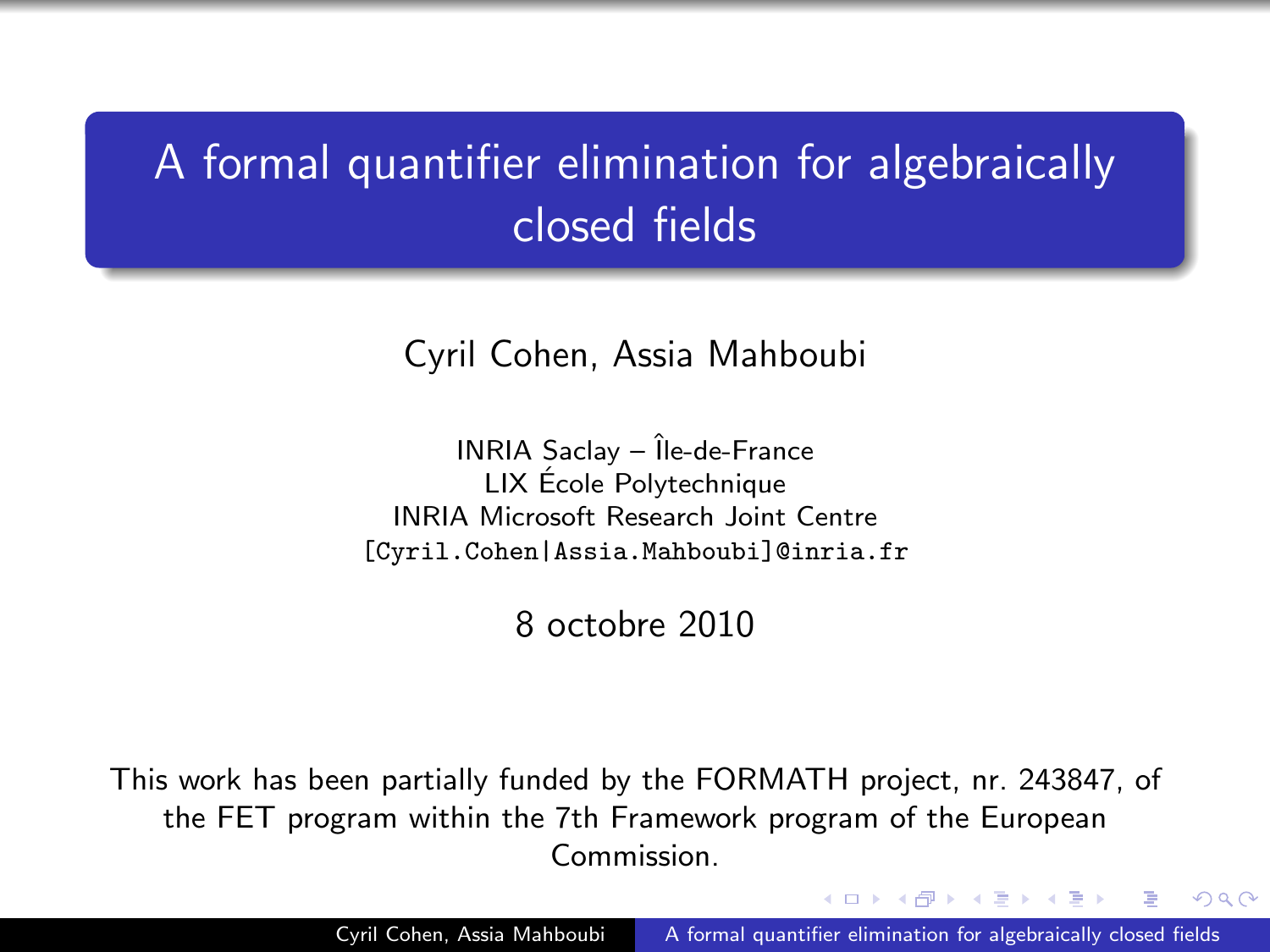## Computer Algebra Systems ⇓ Formalize, encode mathematical objects and Compute

4 17 18

同→ イヨ → イヨ

 $299$ 

∍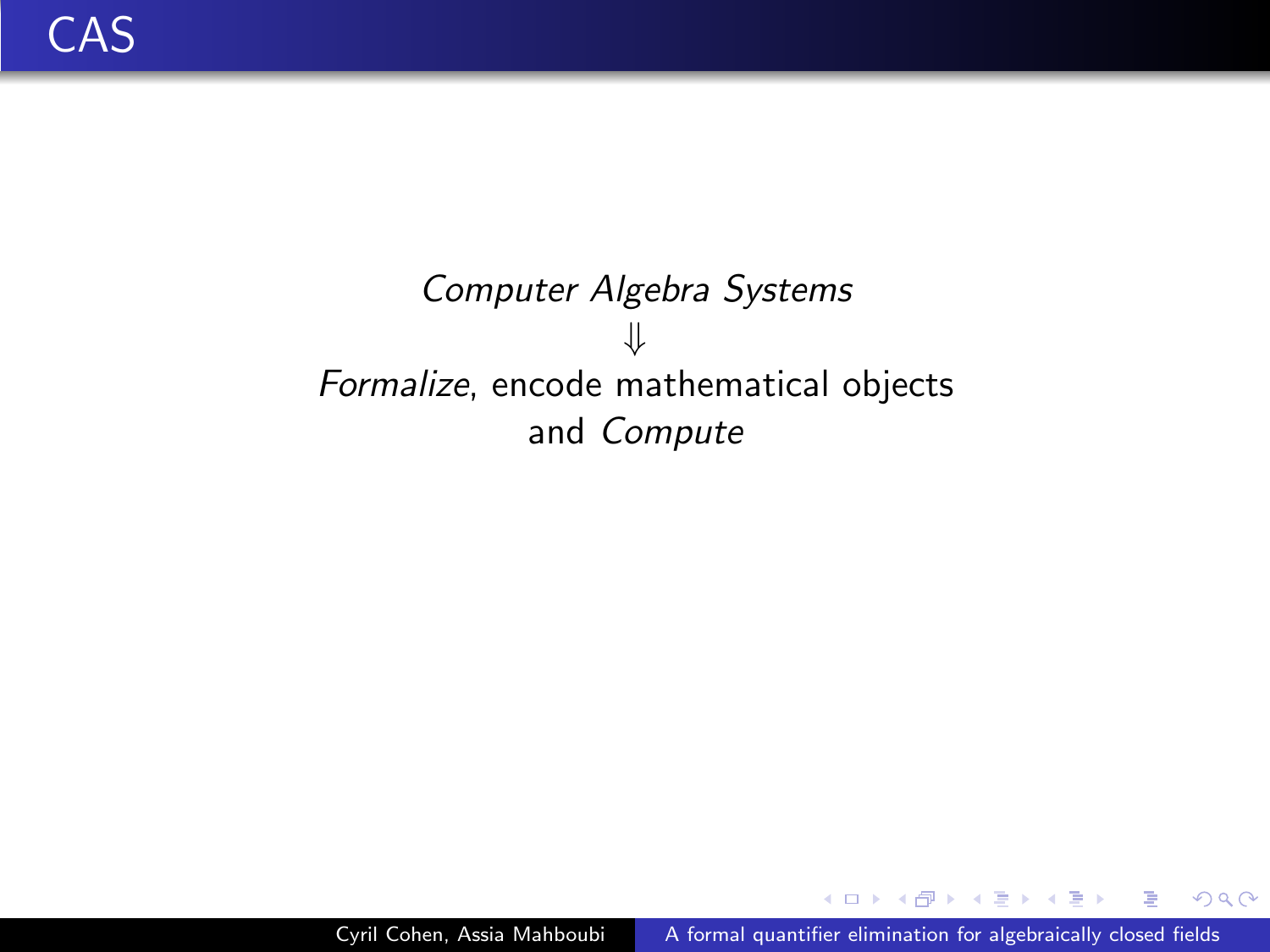## Computer Algebra Systems ⇓ Formalize, encode mathematical objects and Compute

Examples :

- **•** Formalize operations and factorize, expand expressions
- Formalize polynomials and find their roots (as expressions of the coefficients)

 $QQ$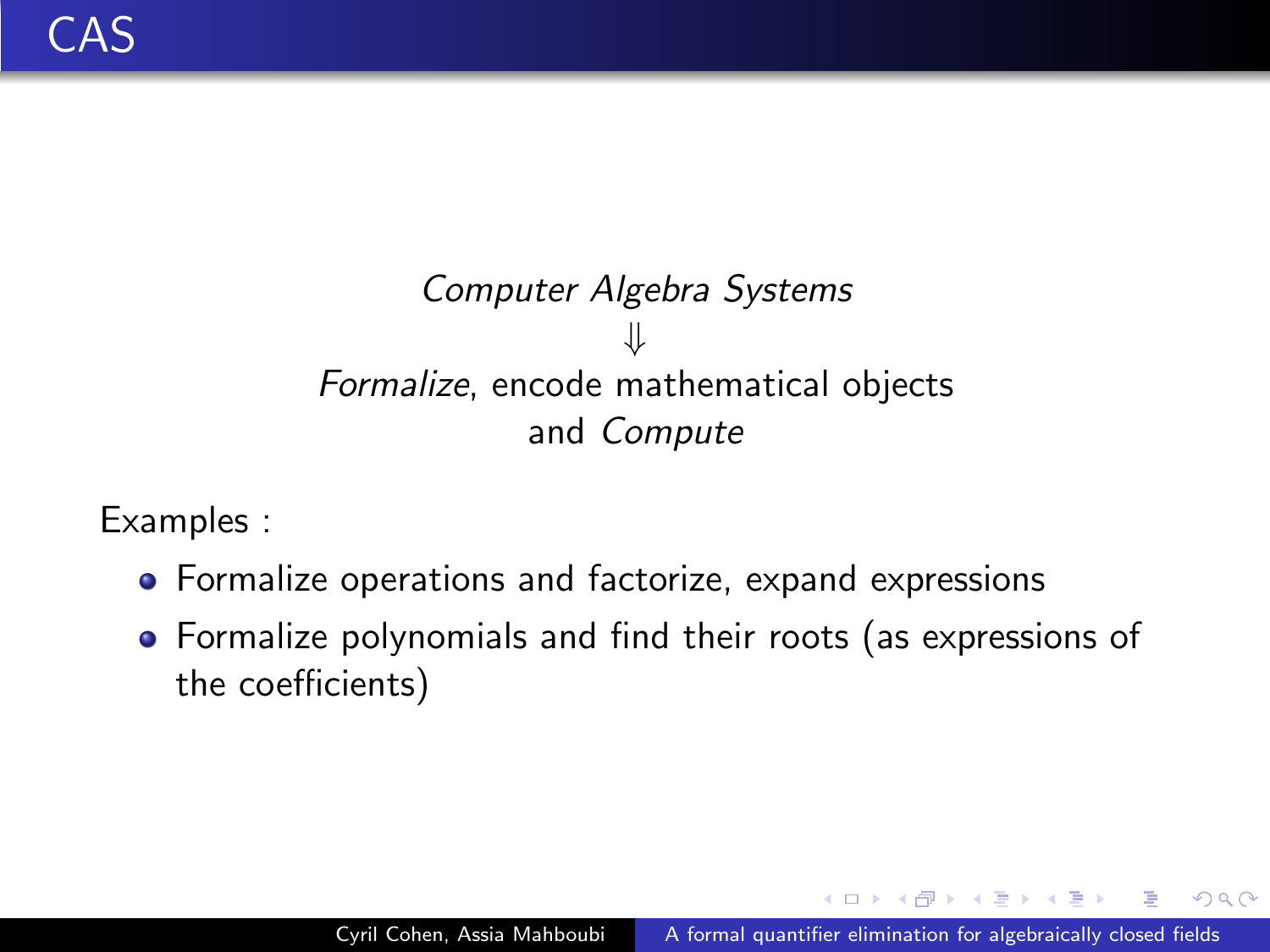Allows to formalize a bit more :

- abstract algebraic structures (e.g. groups, rings, etc ...)
- logics and statements (theorems, properties, etc ...)
- **•** proofs

...

 $2990$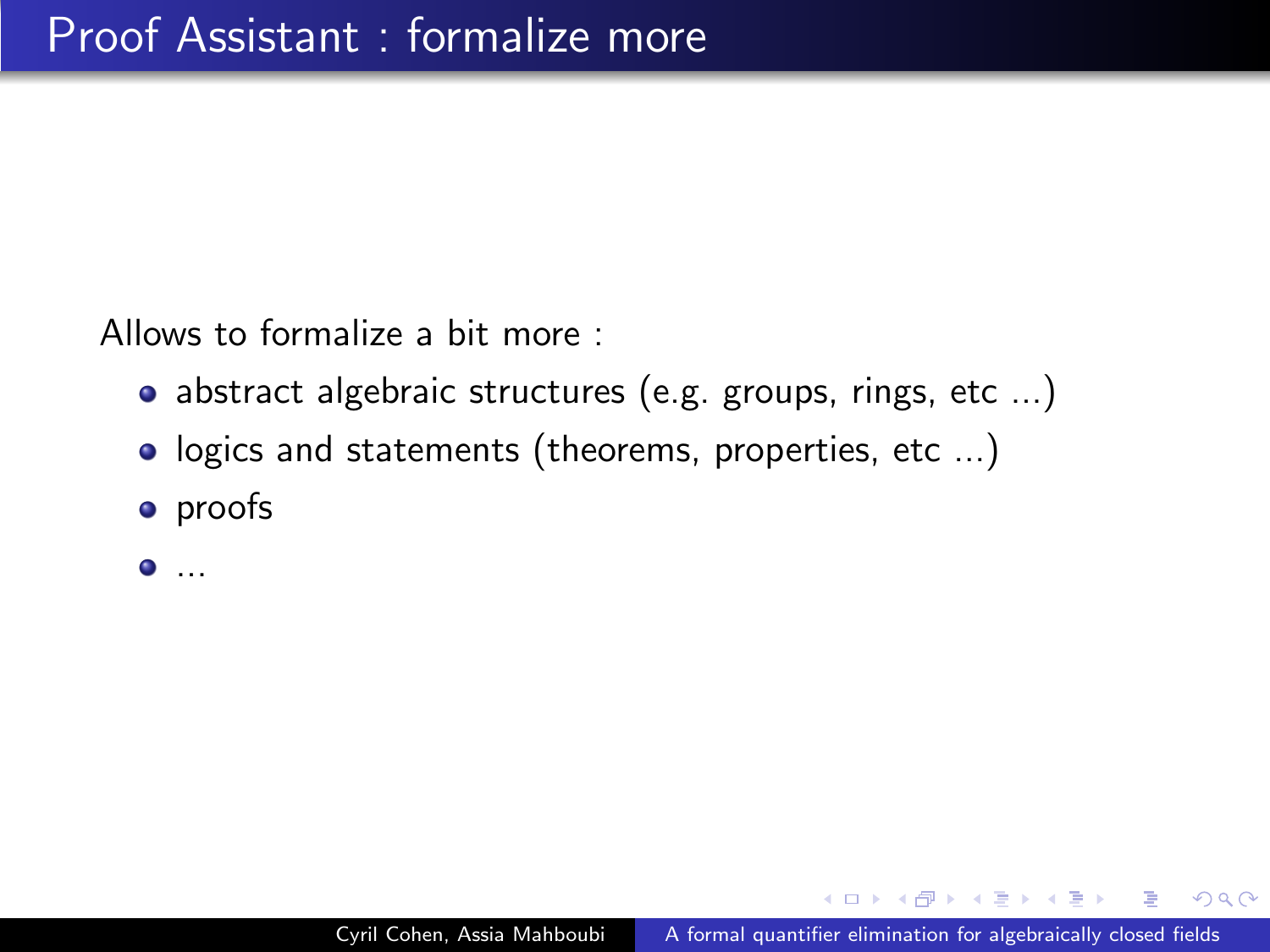Allows to compute : evaluate function calls

 $299$ 

舟 ▶ イヨ ▶ イヨ ▶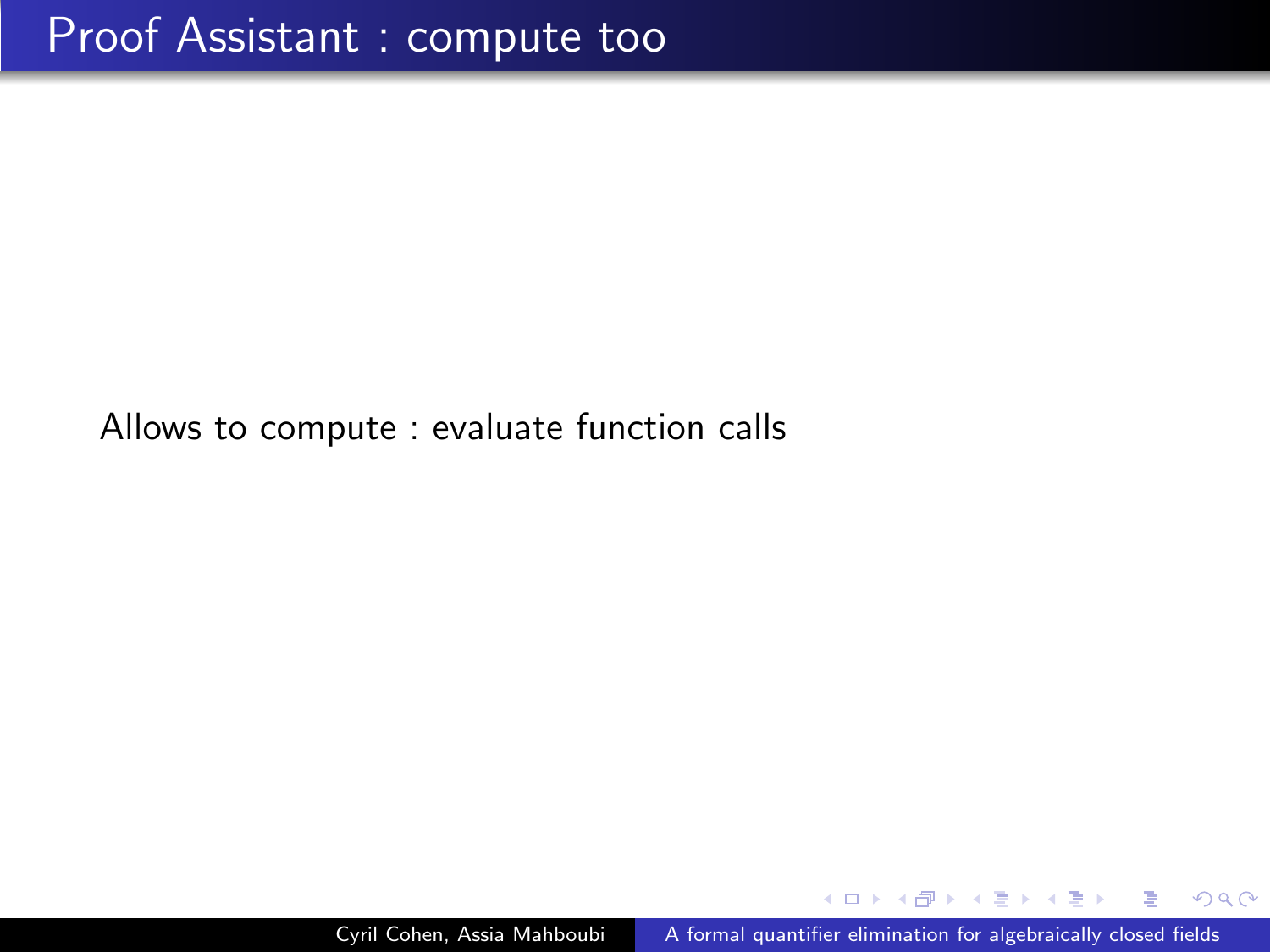Allows to write proofs and verify them

 $\sim$   $\sim$ 

*同* ▶ ィヨ ▶ ィヨ

 $299$ 

∍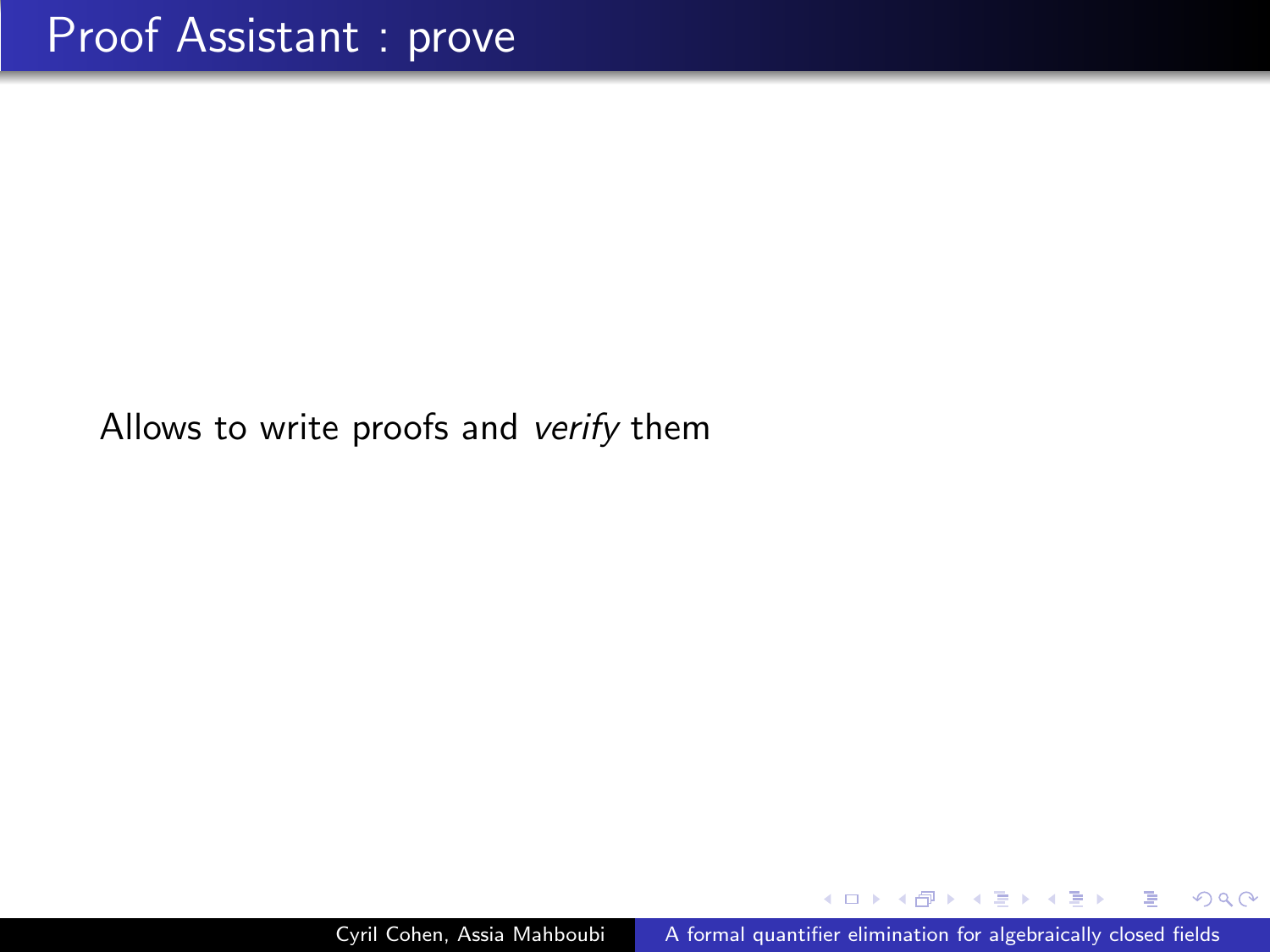#### First Order Theory of Algebraically Closed Fields

メロメメ 御 メメ きょくきょ

 $299$ 

э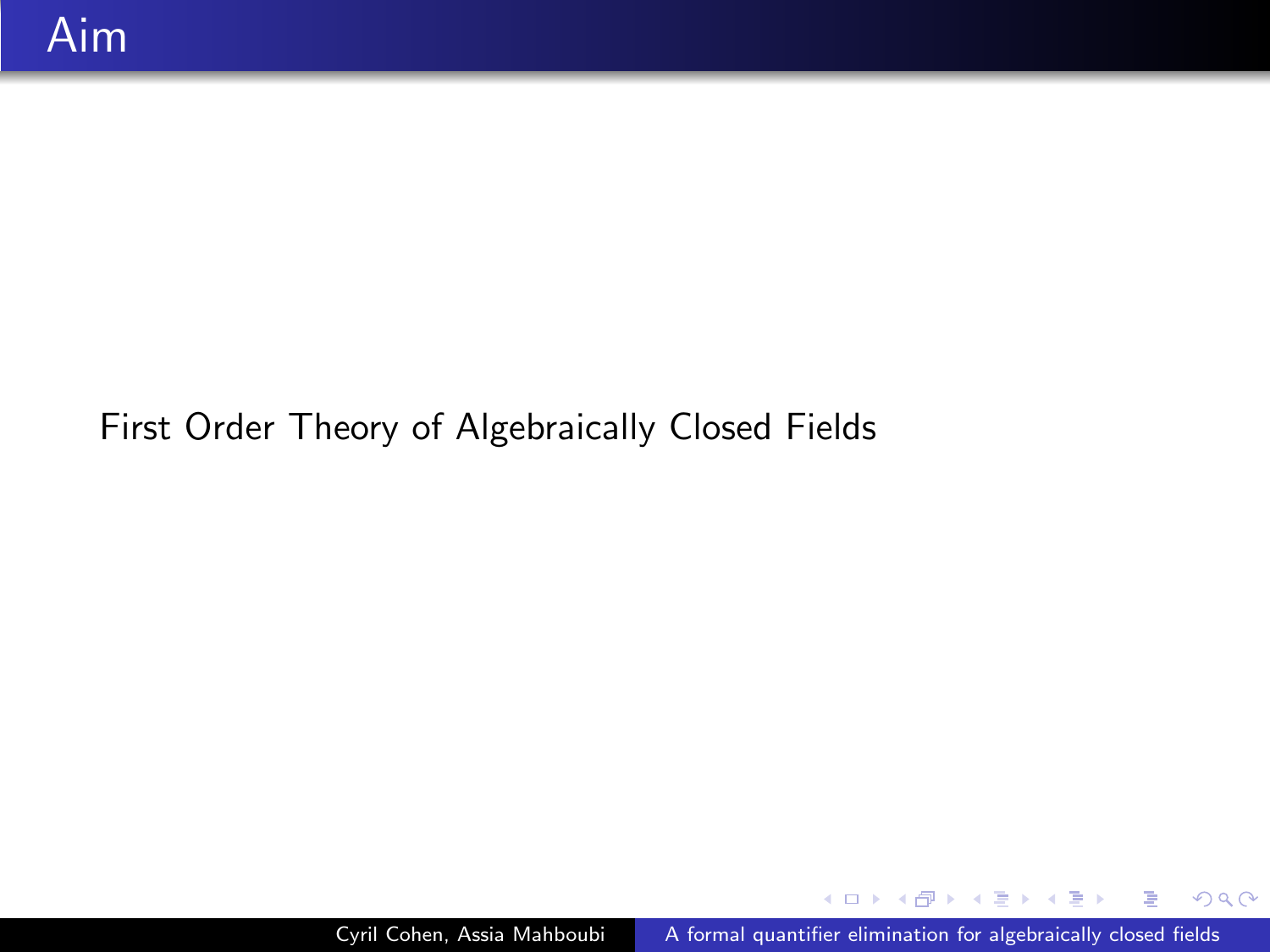terms :

$$
t ::= x | k | t_1 + t_2 | - t | t_1 \cdot t_2 | t^{-1}
$$

where x is a variable and  $k \in F$ 

 $\bullet$  formulas :

 $\phi ::= t_1 = t_2 \mid \top \mid \bot \mid \phi_1 \wedge \phi_2 \mid \phi_1 \vee \phi_2 \mid \phi_1 \Rightarrow \phi_2 \mid \neg \phi \mid \exists x, \phi \mid \forall x, \phi$ 

 $\eta$ a

Ξ.

**K 伺 ▶ K 手 ▶ K 手 ▶**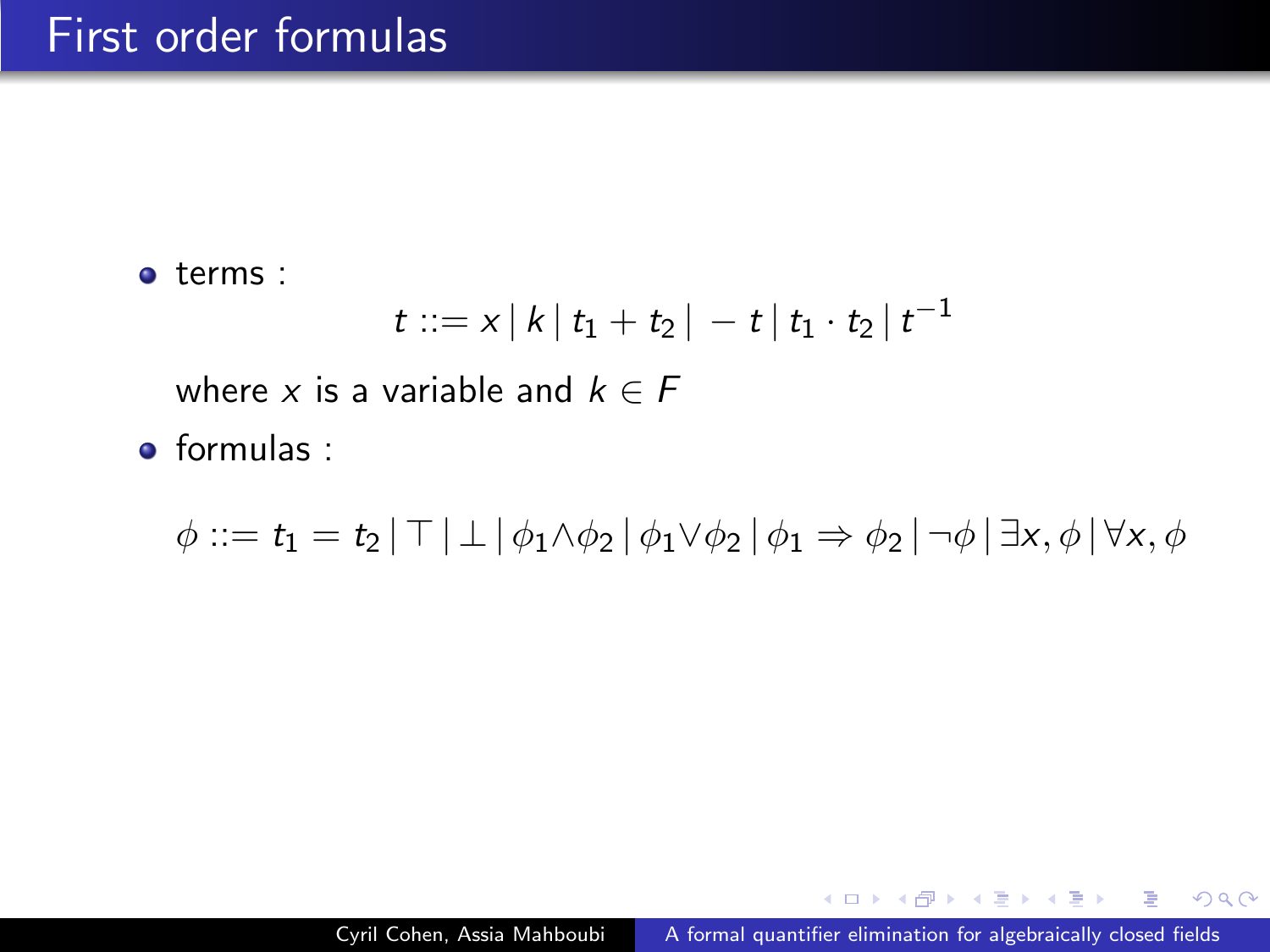terms :

$$
t ::= x | k | t_1 + t_2 | - t | t_1 \cdot t_2 | t^{-1}
$$

where x is a variable and  $k \in F$ 

 $\bullet$  formulas :

 $\phi ::= t_1 = t_2 | \top | \bot | \phi_1 \wedge \phi_2 | \phi_1 \vee \phi_2 | \phi_1 \Rightarrow \phi_2 | \neg \phi | \exists x, \phi | \forall x, \phi$ 

Formalized (encoded) in Coq

 $2990$ 

性

∢何 ▶ ∢ ヨ ▶ ∢ ヨ ▶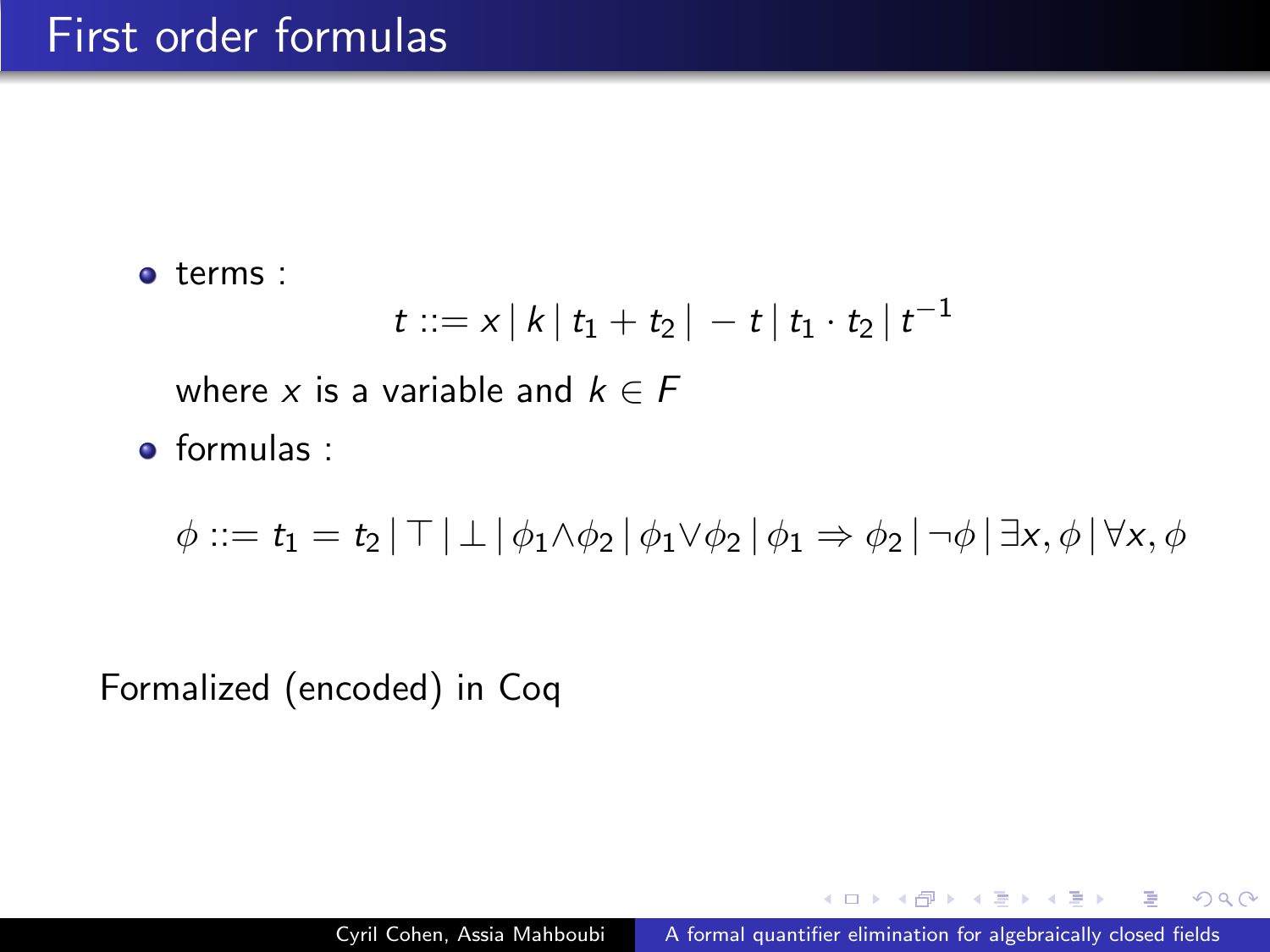No quantification on predicates, functions or families.

Example :

 $\bullet \forall x \, y, \exists z, z \cdot x = y$  is a first order formula

• 
$$
\forall P, \exists x, P(x) = 0
$$
 isn't,

 $\langle \overline{m} \rangle$  and  $\overline{m}$  and  $\overline{m}$  and  $\overline{m}$  and  $\overline{m}$ 

 $QQ$ 

∍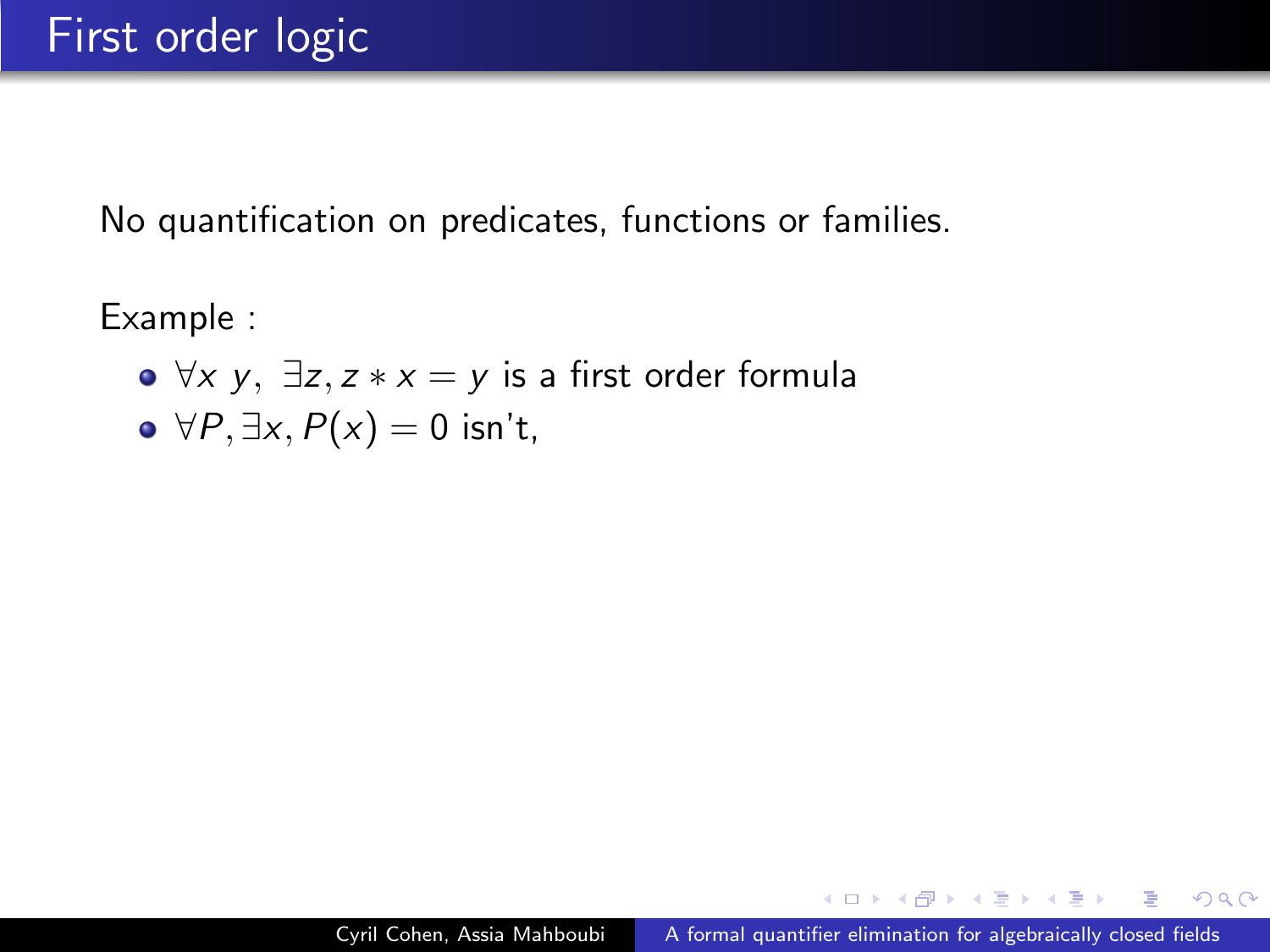No quantification on predicates, functions or families.

Example :

- $\forall x \, y, \exists z, z \cdot x = y$  is a first order formula
- $\rightarrow \forall P, \exists x, P(x) = 0$  isn't,
	- $\bullet$  even if P is only a polynomial : in

$$
\forall n, \forall a_0 \ldots a_n, \exists x, \ \sum_{i=0}^n a_i x^i = 0
$$

the number of coefficients depend on n.

 $2990$ 

伺 ▶ イヨ ▶ イヨ ▶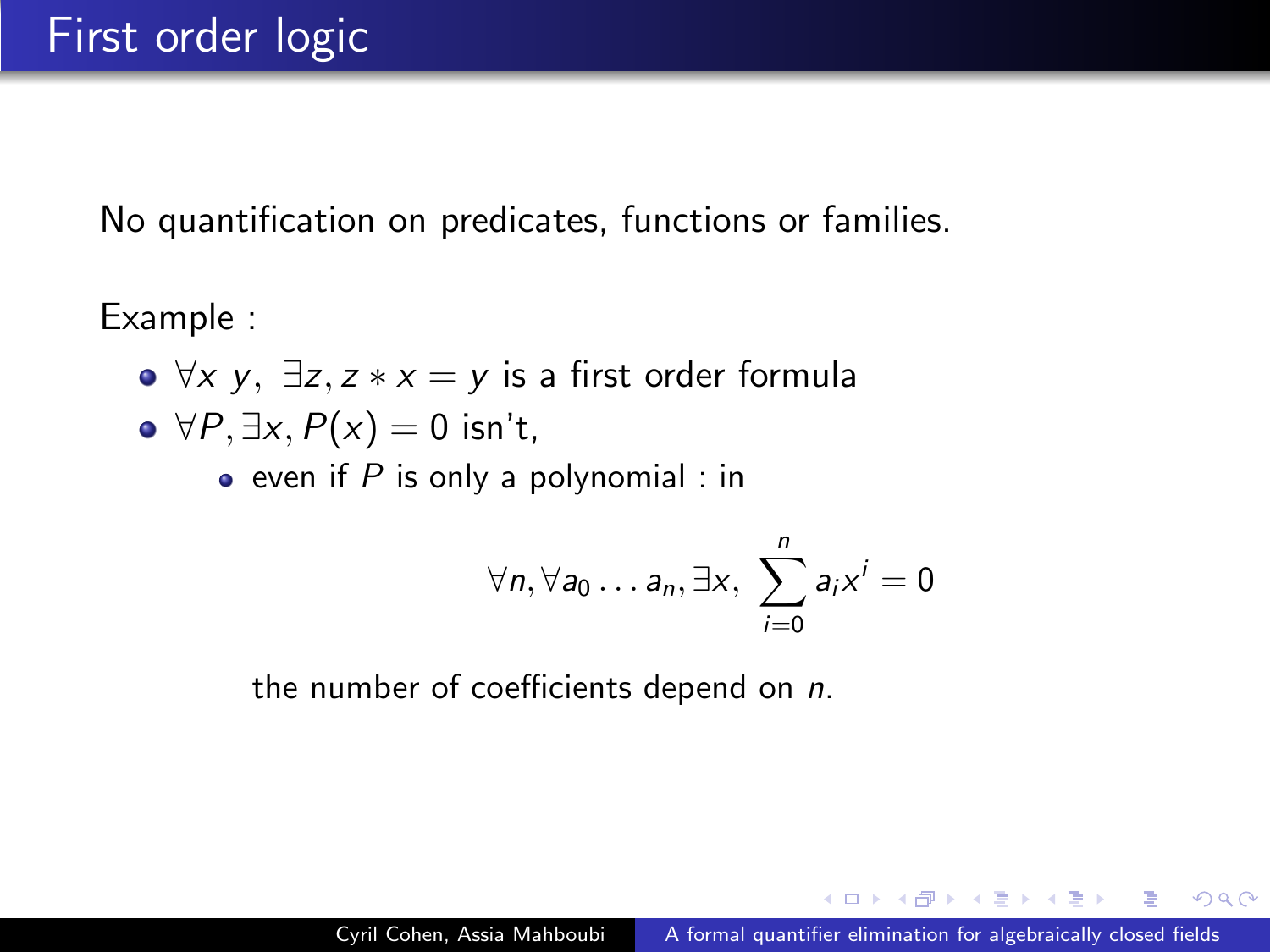No quantification on predicates, functions or families.

Example :

- $\forall x \, y, \exists z, z \cdot x = y$  is a first order formula
- $\rightarrow \forall P, \exists x, P(x) = 0$  isn't,
	- $\bullet$  even if P is only a polynomial : in

$$
\forall n, \forall a_0 \ldots a_n, \exists x, \ \sum_{i=0}^n a_i x^i = 0
$$

the number of coefficients depend on n.

 $\bullet$  except if *n* is fixed ...

 $2990$ 

押 ▶ イヨ ▶ イヨ ▶ .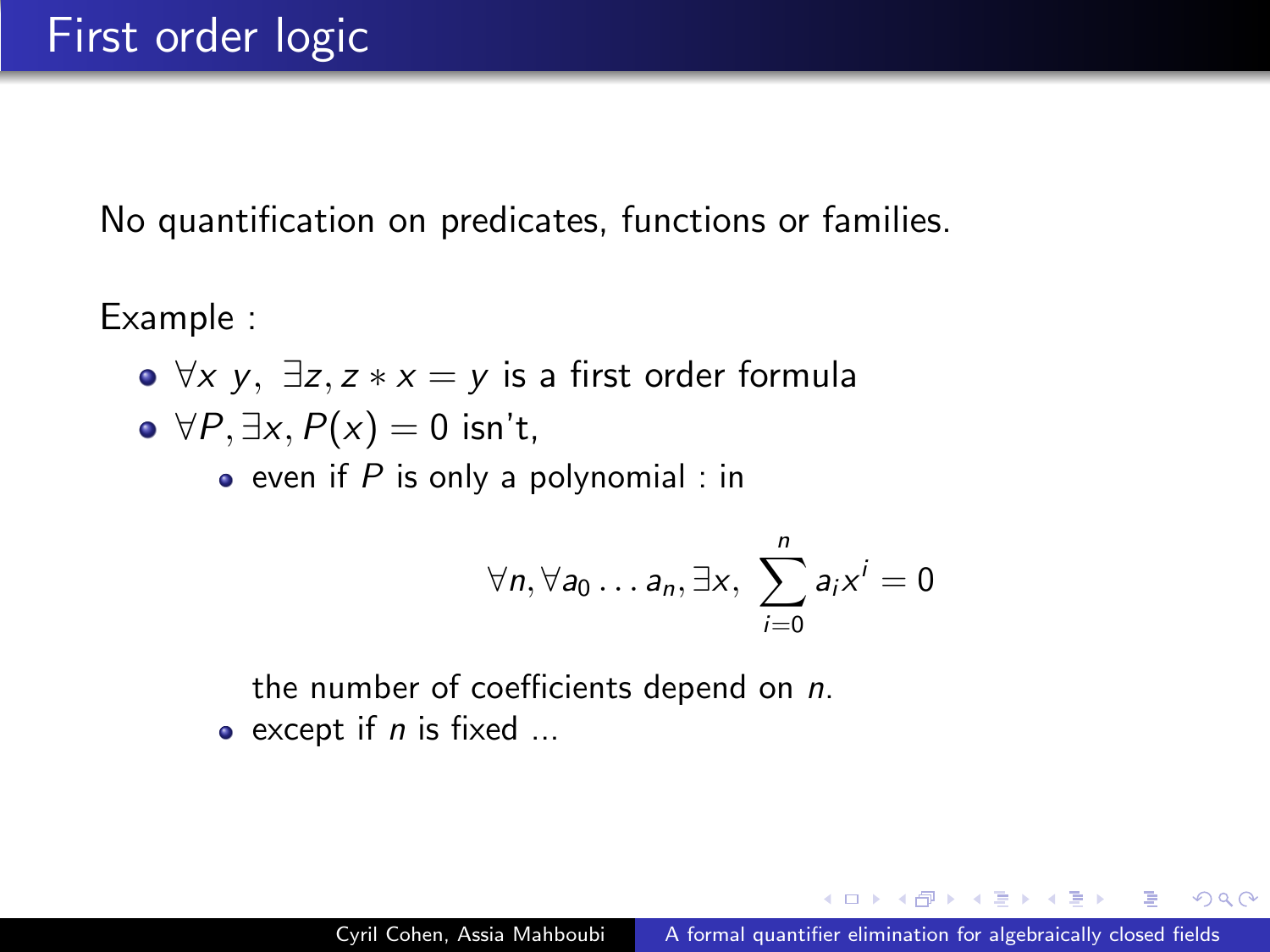A formula for each  $n$ :

$$
\forall a_0 \ a_1, \ a_1 \neq 0 \Rightarrow \exists x, a_1x + a_0 = 0
$$

$$
\forall a_0 \ a_1 \ a_2, \ a_2 \neq 0 \Rightarrow \exists x, \ a_2x^2 + a_1x + a_0 = 0
$$

$$
\forall a_0 \ a_1 \ a_2 \ a_3, \ a_3 \neq 0 \Rightarrow \exists x, \ a_3x^3 + a_2x^2 + a_1x + a_0 = 0
$$

. . .

Expresses that any non constant polynomial has a root.

 $\langle \bigcap \mathbb{P} \rangle$   $\rightarrow$   $\langle \bigcap \mathbb{P} \rangle$   $\rightarrow$   $\langle \bigcap \mathbb{P} \rangle$ 

 $299$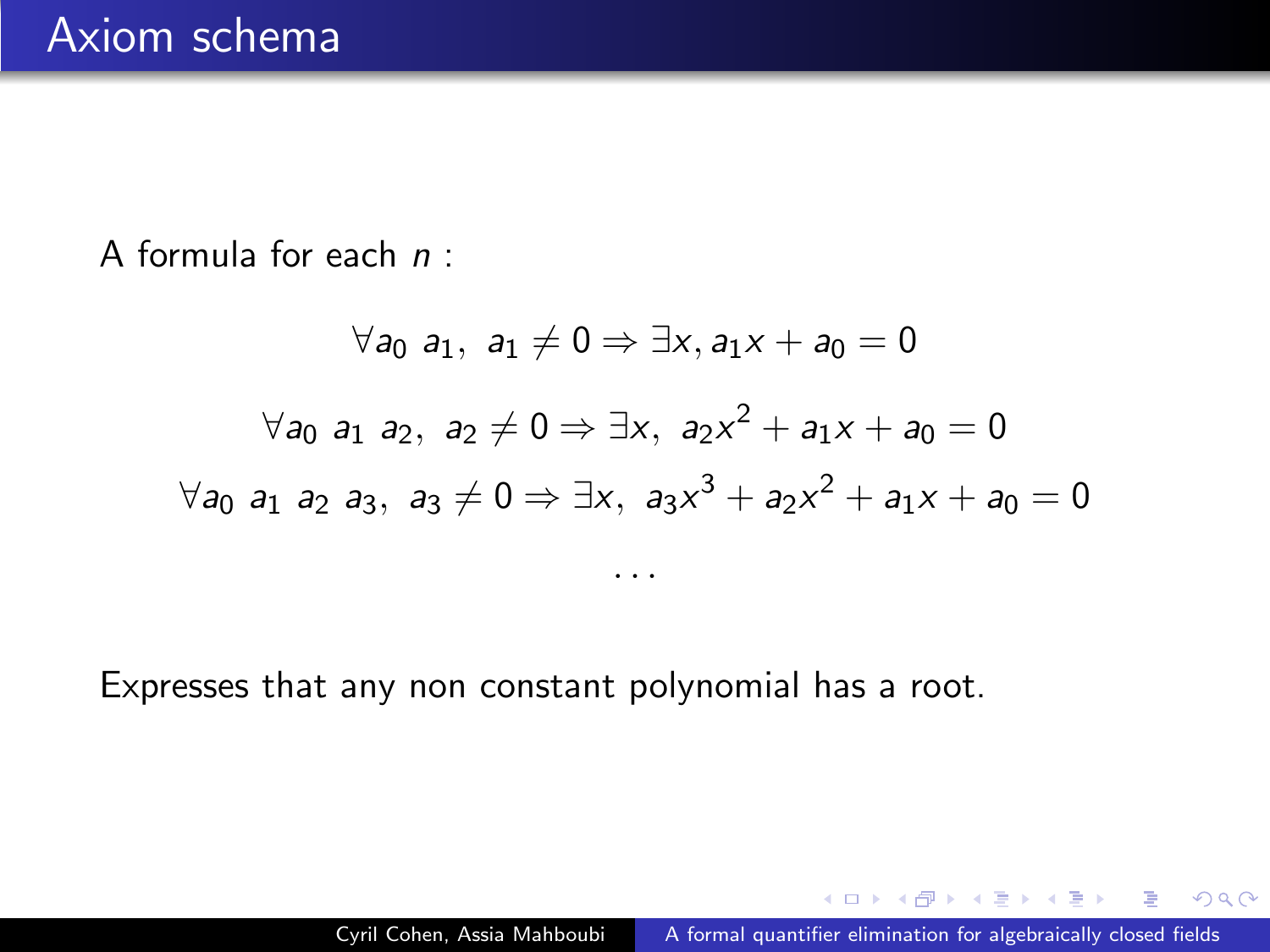## Field axioms  $+$ Any non constant polynomial has a root

 $299$ 

舟 ▶ イヨ ▶ イヨ ▶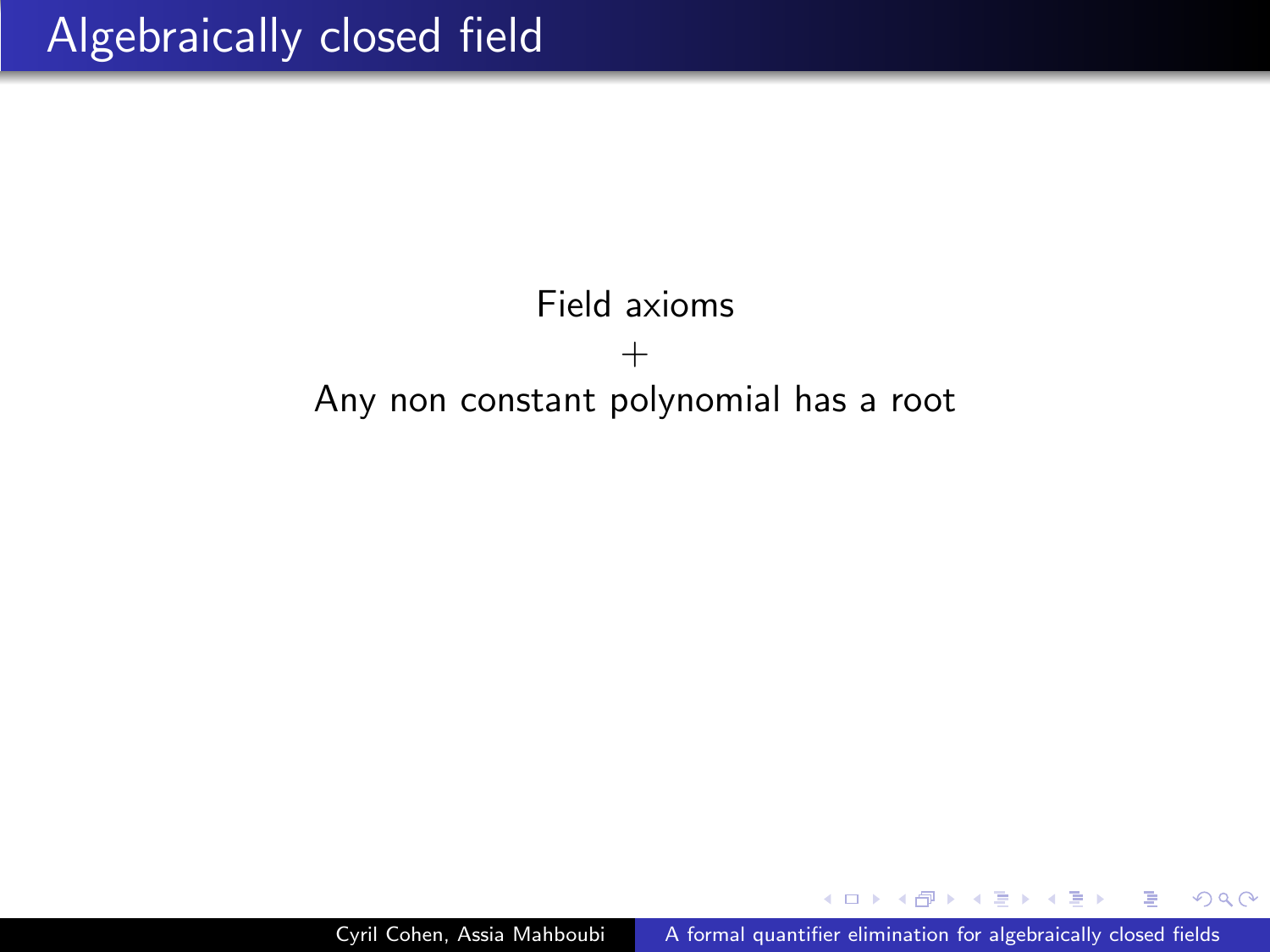### Field axioms  $^{+}$ Any non constant polynomial has a root

#### Formalized (encoded) in Coq

Cyril Cohen, Assia Mahboubi [A formal quantifier elimination for algebraically closed fields](#page-0-0)

 $2990$ 

御 ▶ ヨ ヨ ▶ ヨ ヨ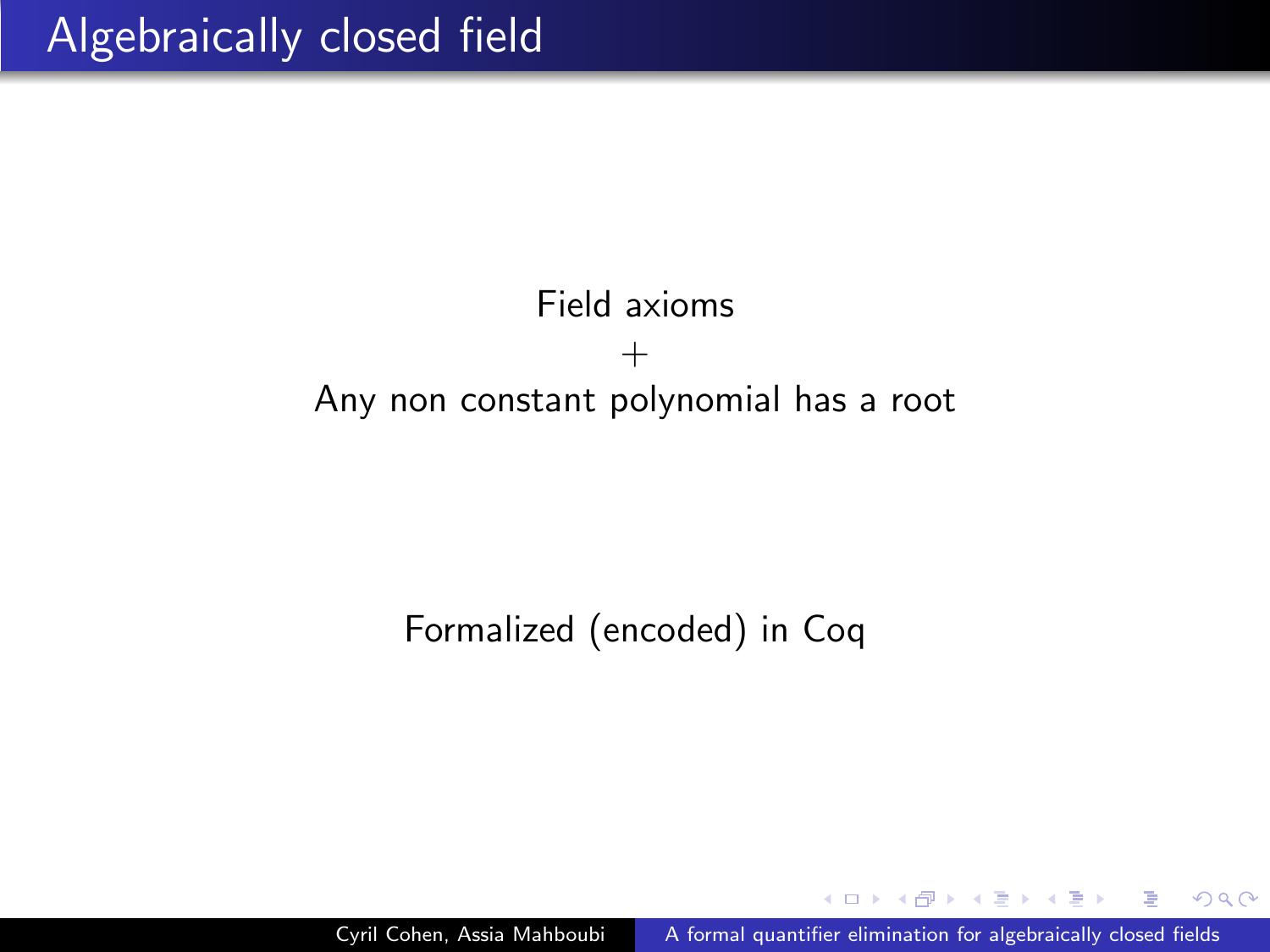#### Goal :

- **•** Given first order formula  $(e.g. \forall y, xy = 0 \vee (\exists z, zx = 1 \wedge x = z + 2))$
- Given an evaluation of the parameters (e.g.  $x$ )
- **•** Decide whether the formula is true of false.

伊 ▶ ヨ ヨ ▶

 $\Omega$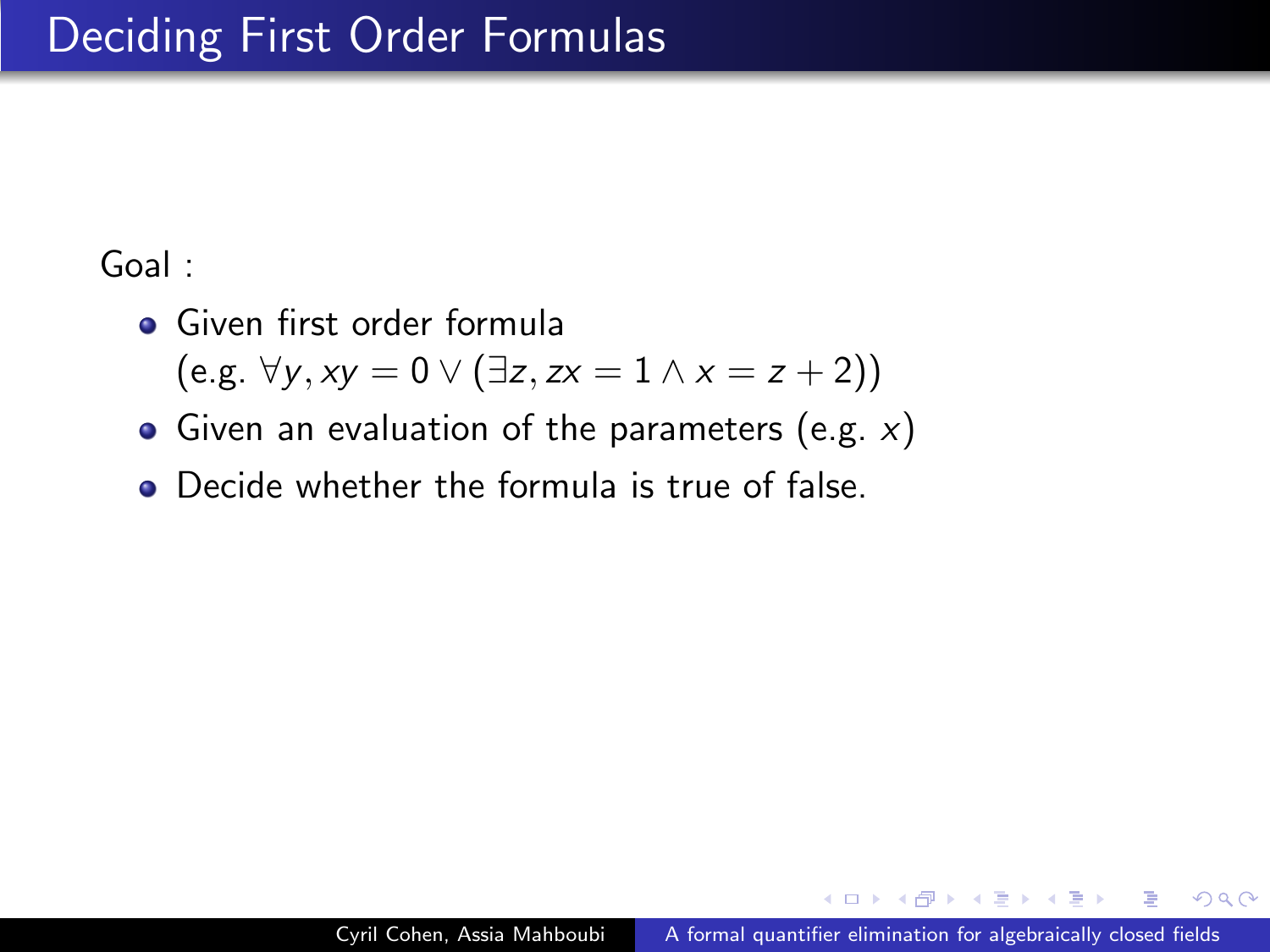#### Goal :

**•** Given first order formula

 $(e.g. ∀y, xy = 0 ∨ (∃z, zx = 1 ∧ x = z + 2))$ 

- Given an evaluation of the parameters (e.g.  $x$ )
- **•** Decide whether the formula is true of false.

Coq function :

- **input : formal formula and values for parameters**
- output : true or false

舟 ▶ イヨ ▶ イヨ ▶

 $\Omega$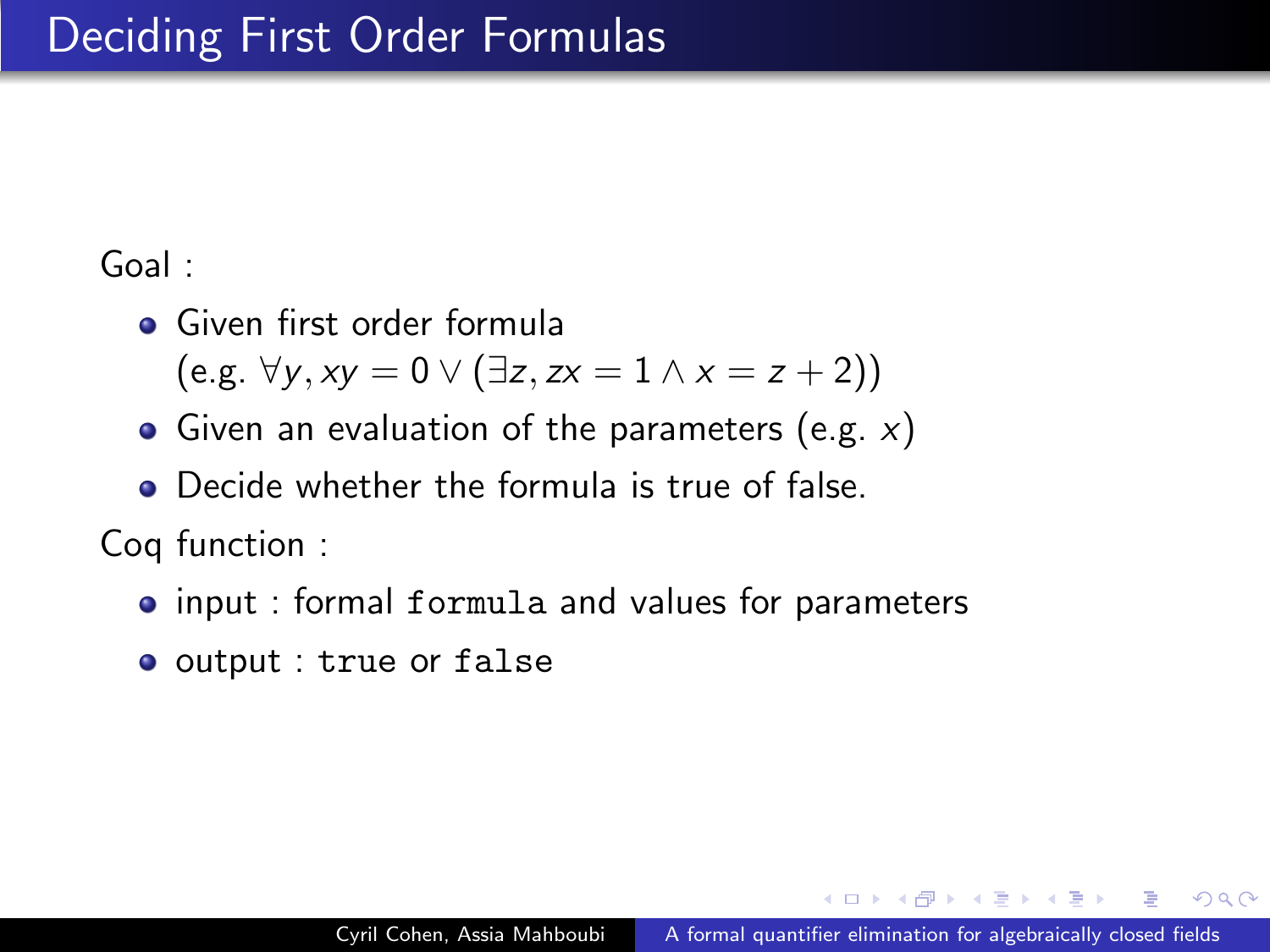## Quantifier Elimination (entails decidability)



 $2990$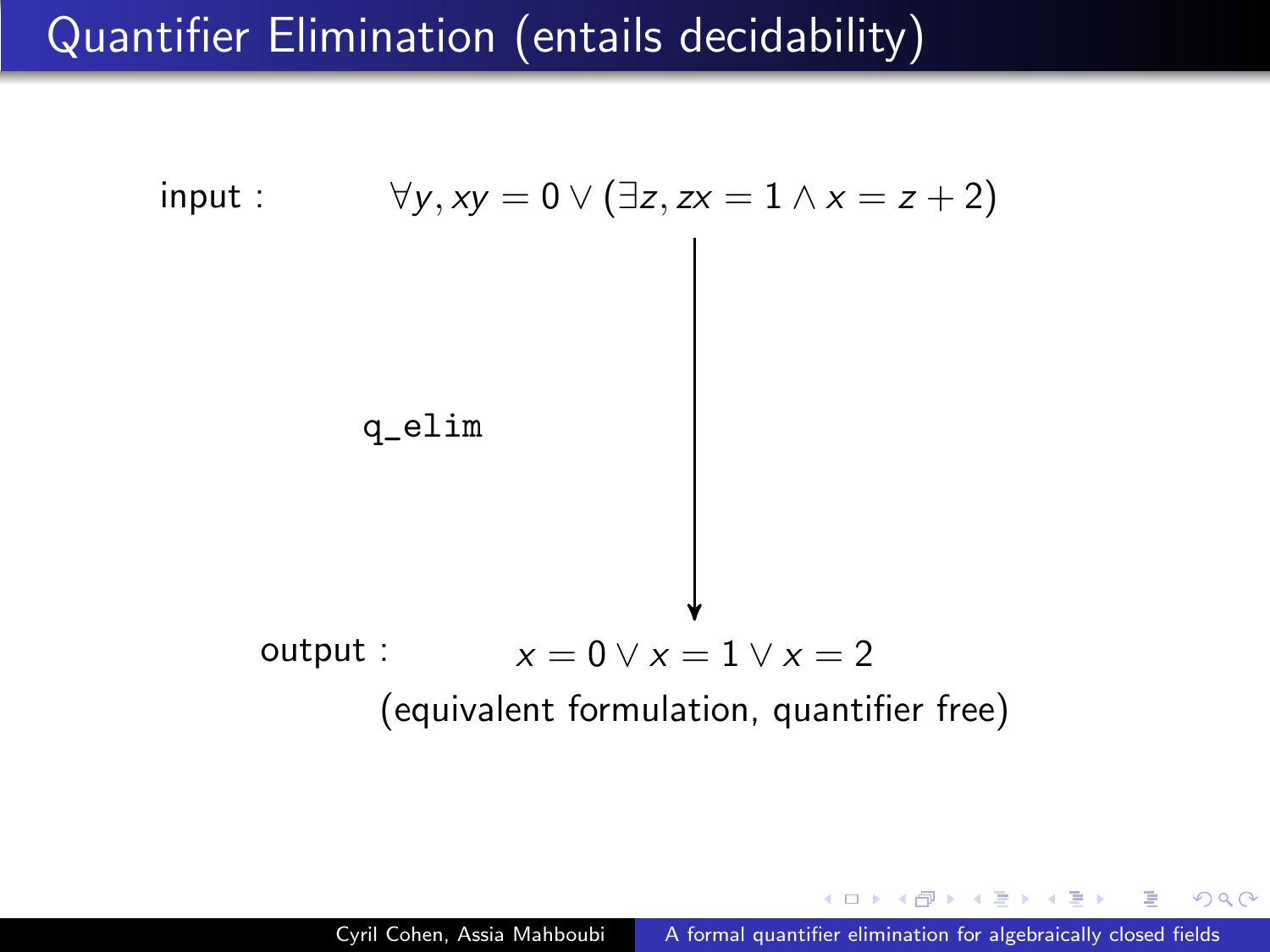## Quantifier Elimination (entails decidability)



つくへ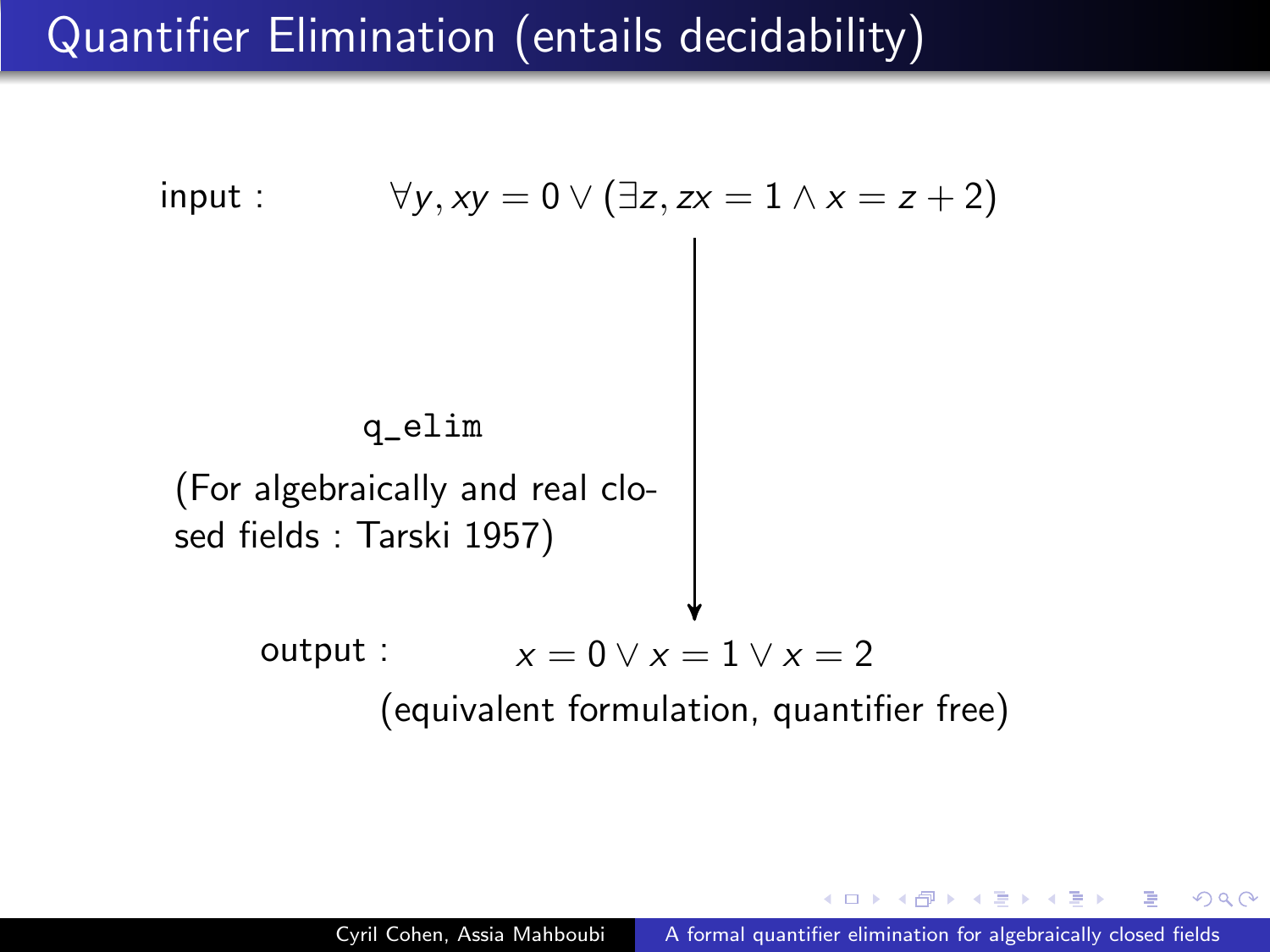

4 17 18

- 何 ▶ → 手 ▶ → 手 ▶

 $299$ 

∍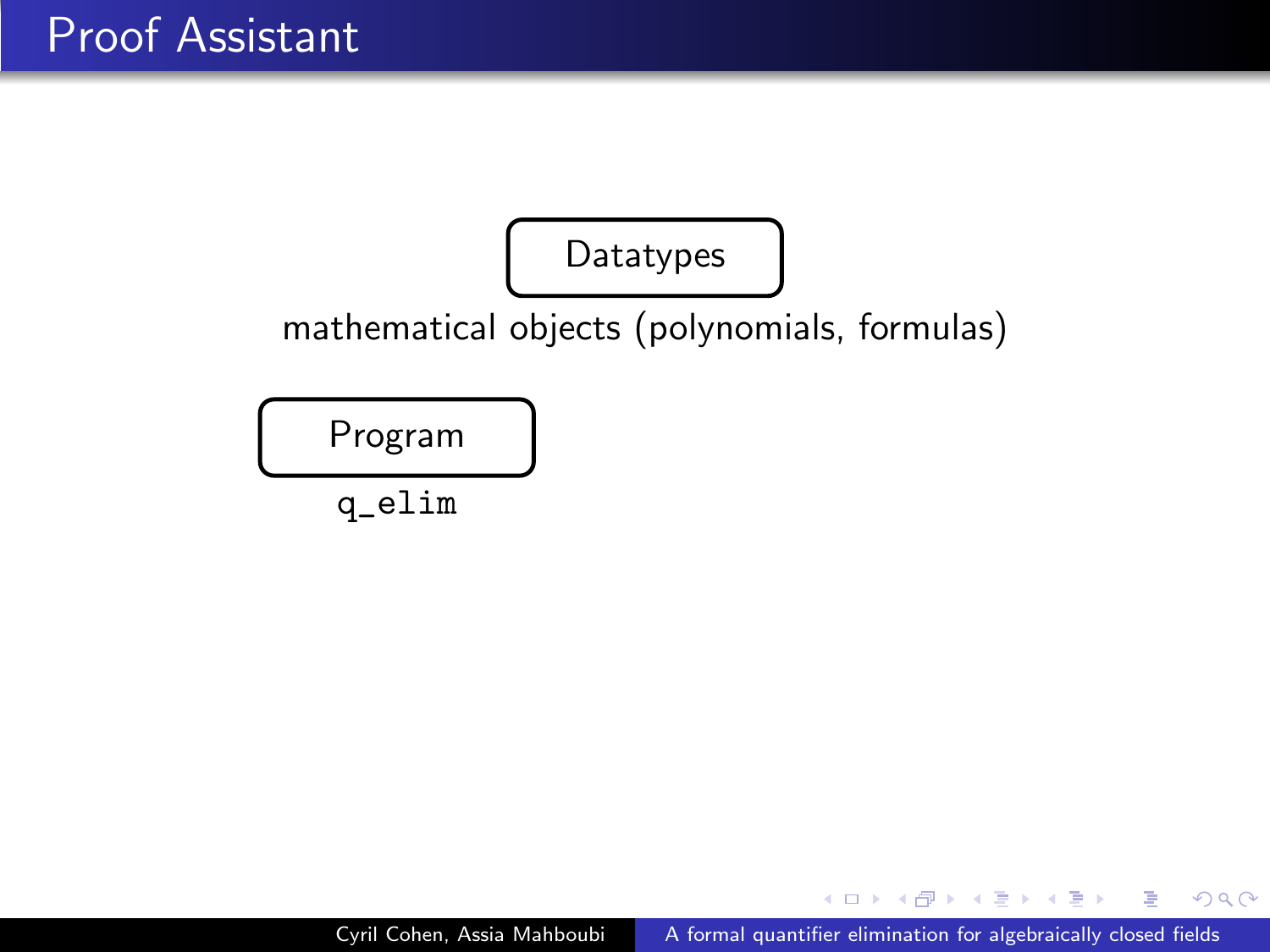

4 17 18

 $\langle \bigcap \mathbb{P} \rangle$   $\rightarrow$   $\langle \bigcap \mathbb{P} \rangle$   $\rightarrow$   $\langle \bigcap \mathbb{P} \rangle$ 

 $299$ 

∍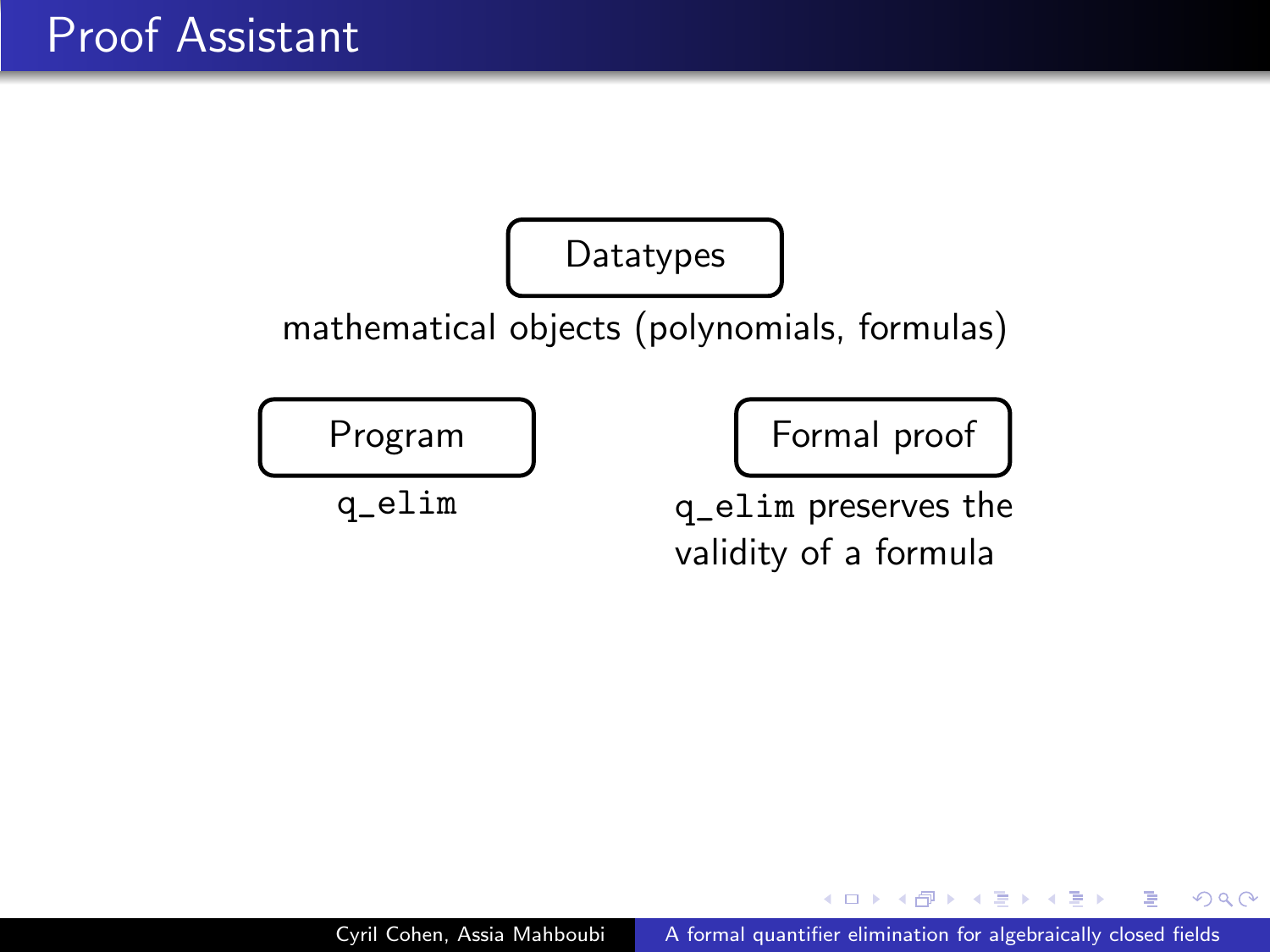

4 17 18

 $\left\{ \left\vert \left\langle \left\langle \left\langle \mathbf{q} \right\rangle \right\rangle \right\rangle \right\vert \left\langle \mathbf{q} \right\rangle \right\vert \left\langle \mathbf{q} \right\rangle \right\vert \left\langle \mathbf{q} \right\rangle \right\vert \left\langle \mathbf{q} \right\rangle \right\vert \left\langle \mathbf{q} \right\rangle \left\langle \mathbf{q} \right\rangle \right\vert$ 

 $299$ 

э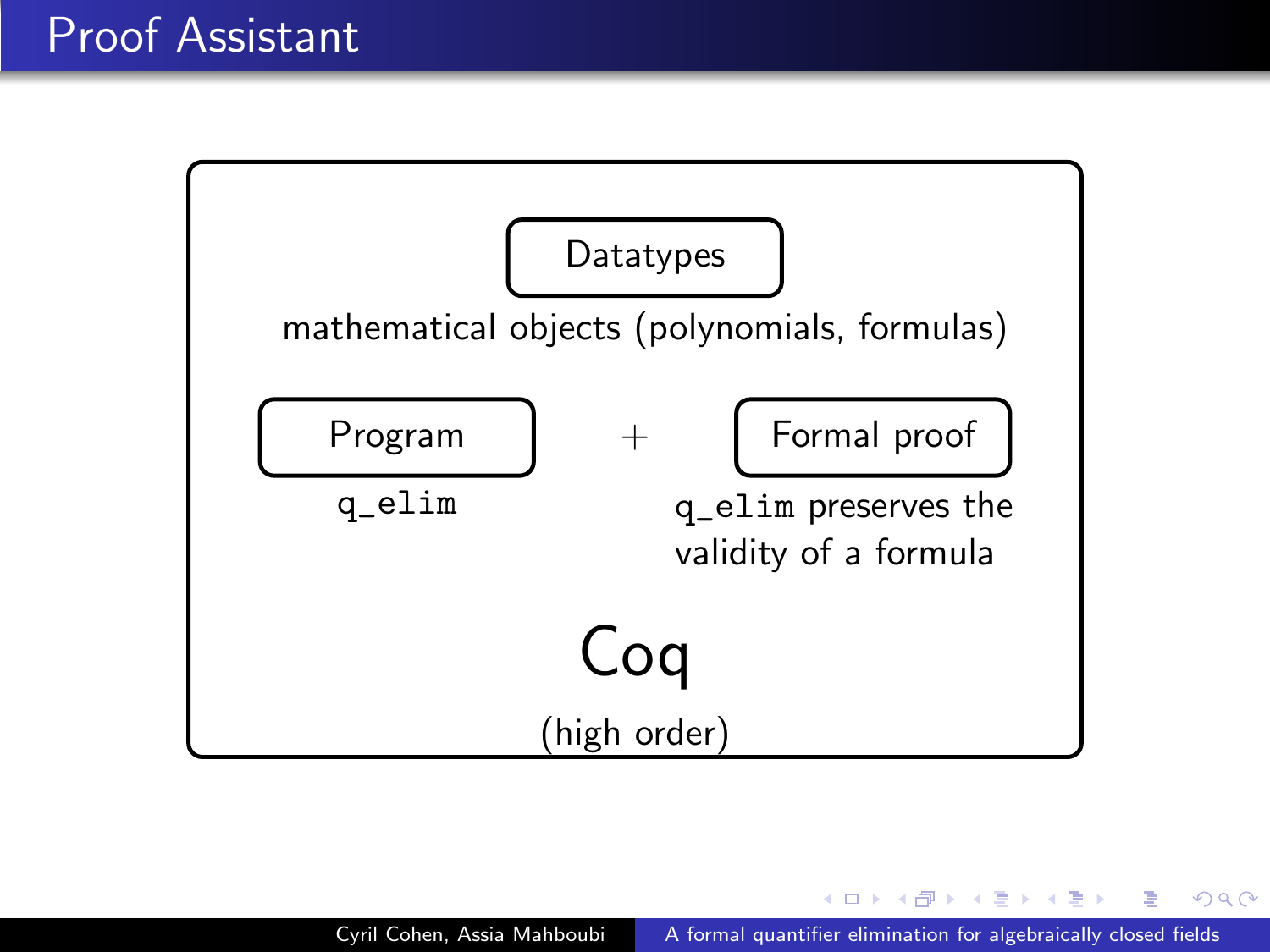Build a function proj that turns a formula  $\exists x, \phi$ , where  $\phi$  is quantifier free, into a quantifier free formula.

 $QQ$ 

御 ▶ イヨ ▶ イヨ ▶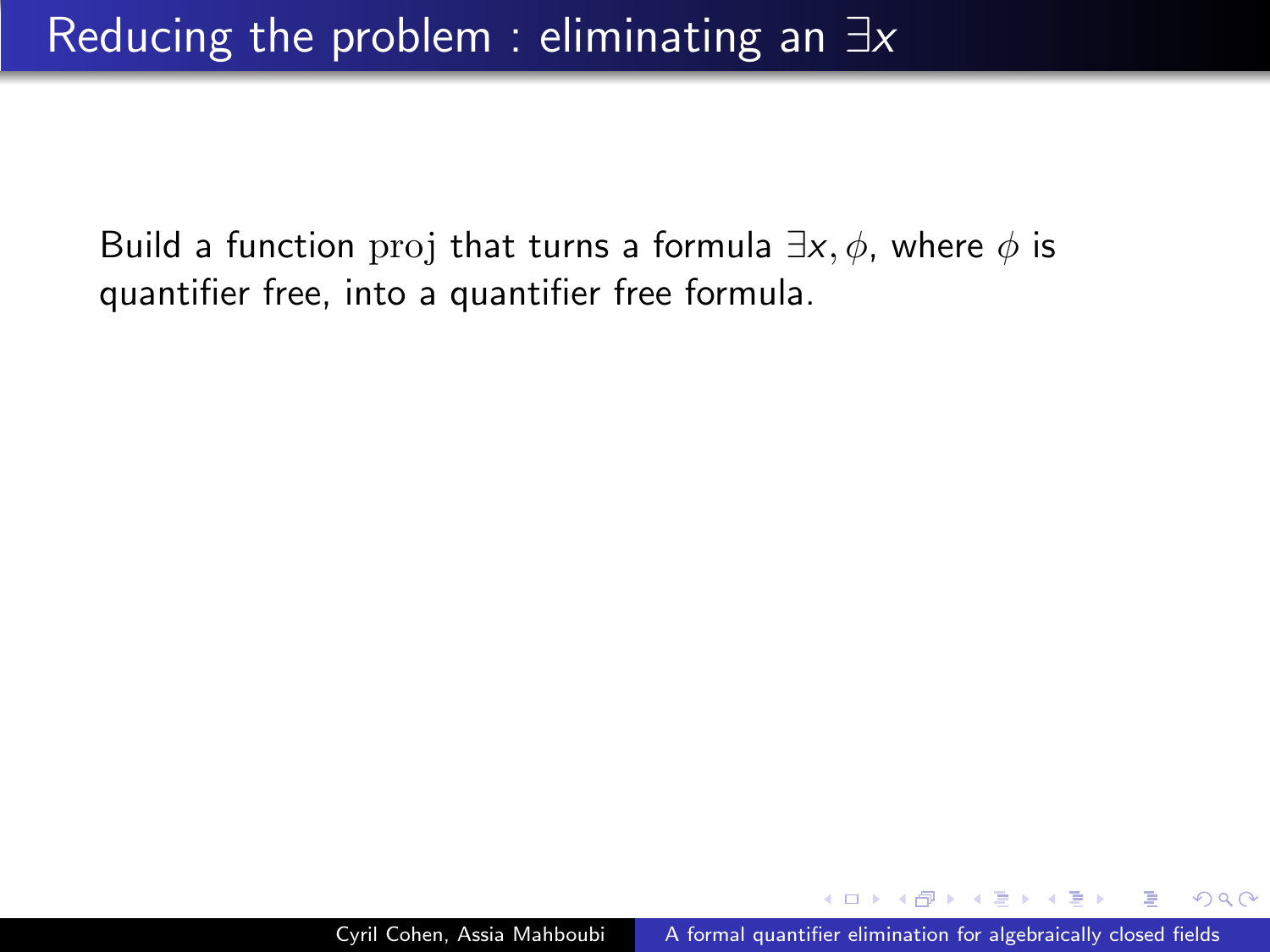Build a function proj that turns a formula  $\exists x, \phi$ , where  $\phi$  is quantifier free, into a quantifier free formula. Then we can define  $q_{elim}$  by :

$$
\bullet \ \mathrm{q_{elim}}(\exists x, \phi) = \mathrm{proj}(\exists x, \mathrm{q_{elim}}(\phi))
$$

$$
\bullet \ \mathrm{q_{elim}}(\forall x, \phi) = \neg \mathrm{proj}(\exists x, \mathrm{q_{elim}}(\neg \phi))
$$

舟 ▶ イヨ ▶ イヨ ▶

 $\Omega$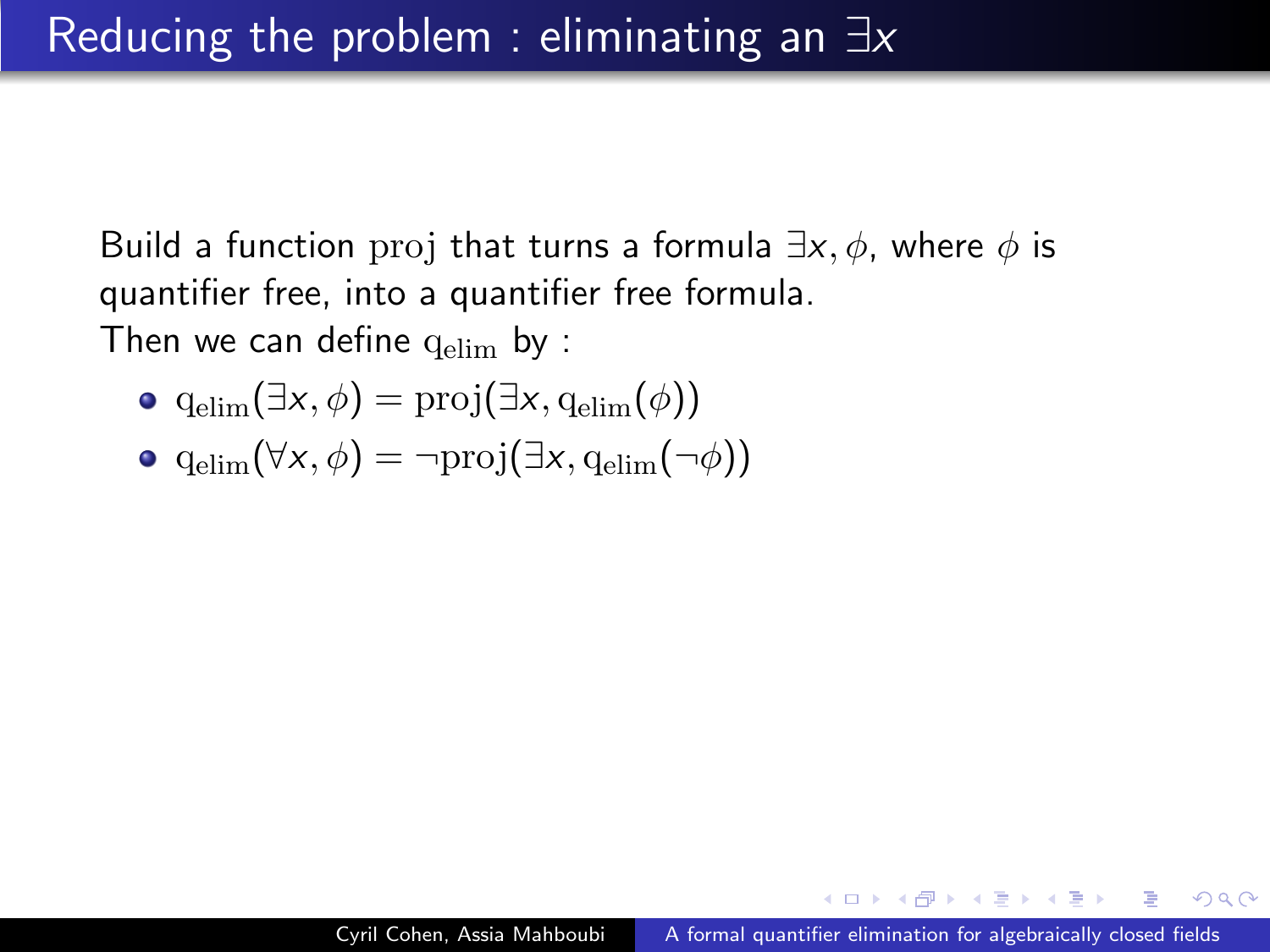Build a function proj that turns a formula  $\exists x, \phi$ , where  $\phi$  is quantifier free, into a quantifier free formula.

Then we can define  $q_{elim}$  by :

$$
\bullet \ \operatorname{q_{elim}}(\exists x, \phi) = \operatorname{proj}(\exists x, \operatorname{q_{elim}}(\phi))
$$

$$
\bullet \ \mathrm{q_{elim}}(\forall x, \phi) = \neg \mathrm{proj}(\exists x, \mathrm{q_{elim}}(\neg \phi))
$$

• 
$$
q_{\text{elim}}(\phi) = \phi
$$
 if  $\phi$  is an atom

$$
\bullet \ \operatorname{q_{elim}}(\phi \wedge \psi) = \operatorname{q_{elim}}(\phi) \wedge \operatorname{q_{elim}}(\psi)
$$

$$
\bullet\;\operatorname{q_{elim}}(\phi\lor\psi)=\operatorname{q_{elim}}(\phi)\lor\operatorname{q_{elim}}(\psi)
$$

$$
\bullet \ \mathrm{q_{elim}}(\neg \phi) = \neg \mathrm{q_{elim}}(\phi)
$$

舟 ▶ イヨ ▶ イヨ ▶

 $\Omega$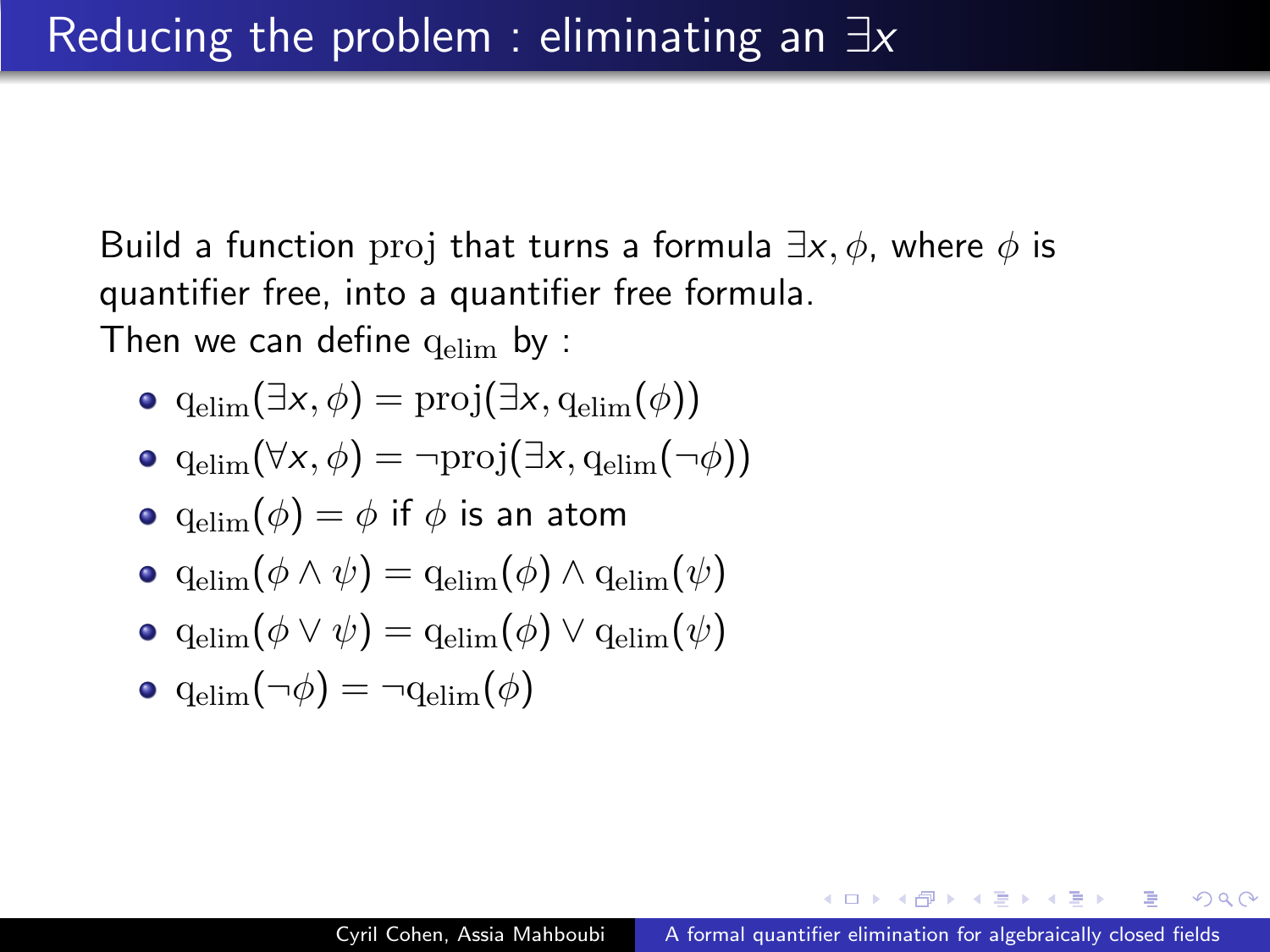Without loss of generality, we can suppose that the argument  $\exists x, \phi$ of proj is of the form :

$$
\exists x, \bigwedge_i p_i(x) = 0 \land \bigwedge_j q_j(x) \neq 1
$$

Where  $p_i$  and  $p_i$  are polynomials.

 $2990$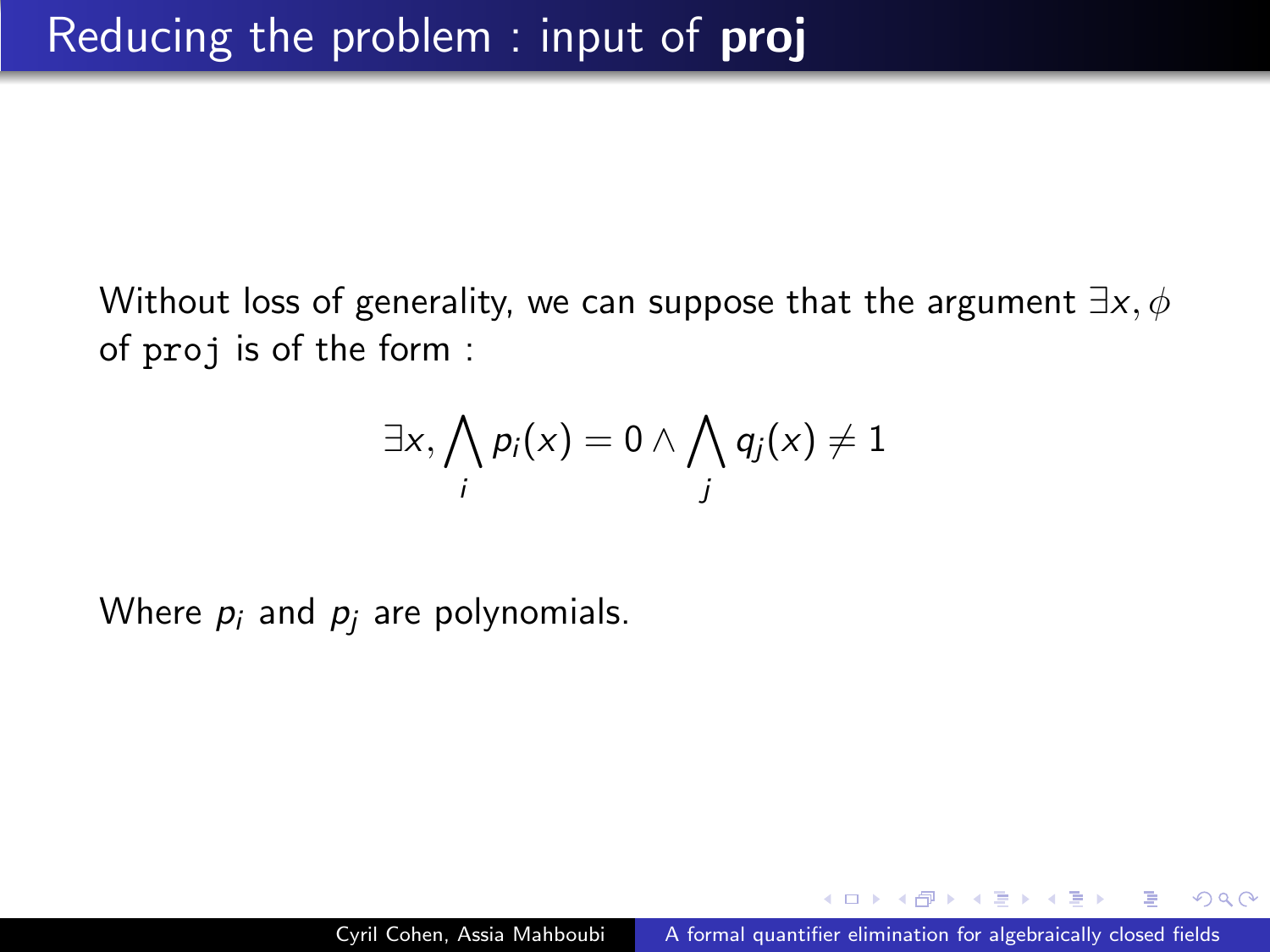Find a formula that tells whether : 
$$
\exists x, \bigwedge_{i} p_i(x) = 0 \land \bigwedge_{j} q_j(x) \neq 0
$$
 is true.

 $\leftarrow$ 

 $\triangleright$   $\rightarrow$   $\exists$   $\triangleright$   $\rightarrow$ 

∍

 $299$ 

∍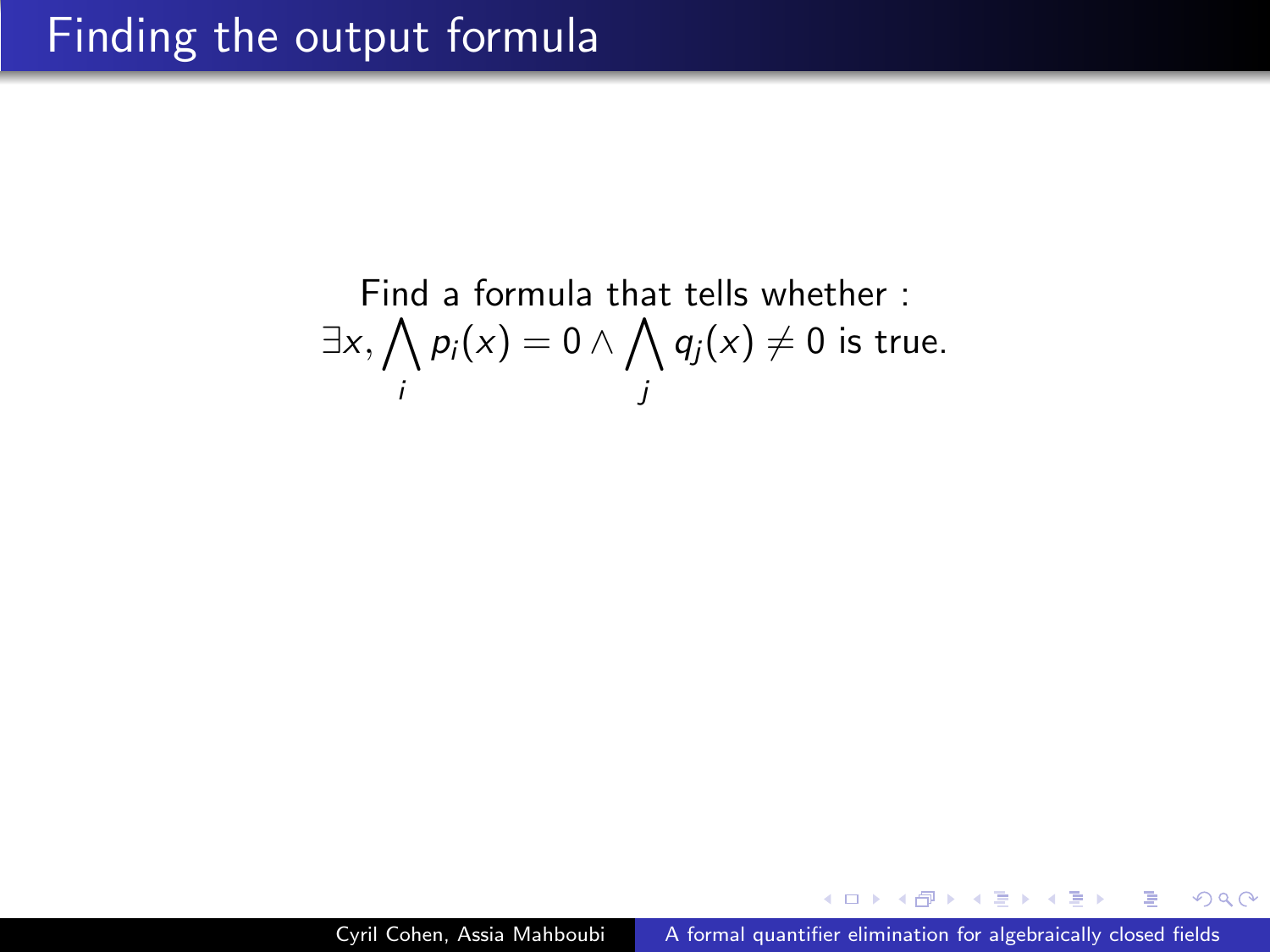Find a formula that tells whether :  
\n
$$
\exists x, \bigwedge_{i} p_{i}(x) = 0 \land \bigwedge_{j} q_{j}(x) \neq 0 \text{ is true.}
$$
\nAlgebraic characterization : size  $(\text{gdco}_{\prod_{j} q_{j}} (\text{gcd}(p_{i}))) \neq 1$ 

 $\leftarrow$ 

 $\triangleright$   $\rightarrow$   $\exists$   $\triangleright$   $\rightarrow$ 

∍

 $299$ 

∍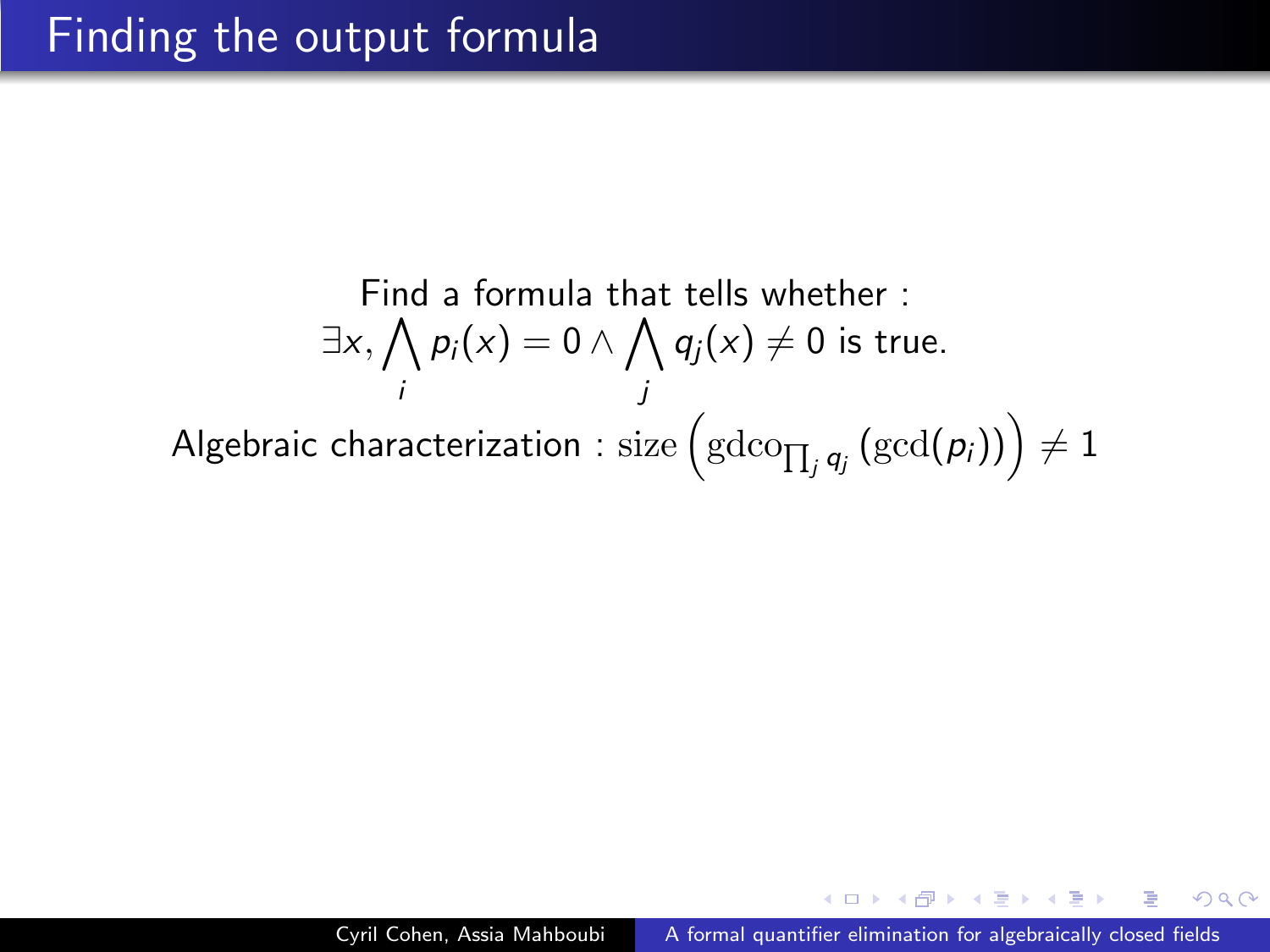Find a formula that tells whether :  
\n
$$
\exists x, \bigwedge_{i} p_{i}(x) = 0 \land \bigwedge_{j} q_{j}(x) \neq 0 \text{ is true.}
$$
\nAlgebraic characterization : size  $\left(\text{gdco}_{\prod_{j} q_{j}}\left(\text{gcd}(p_{i})\right)\right) \neq 1$ 

But this characterization is not a first order formula as such (size, gdco, gcd defined by schemata)

 $2Q$ 

医阿里氏阿里氏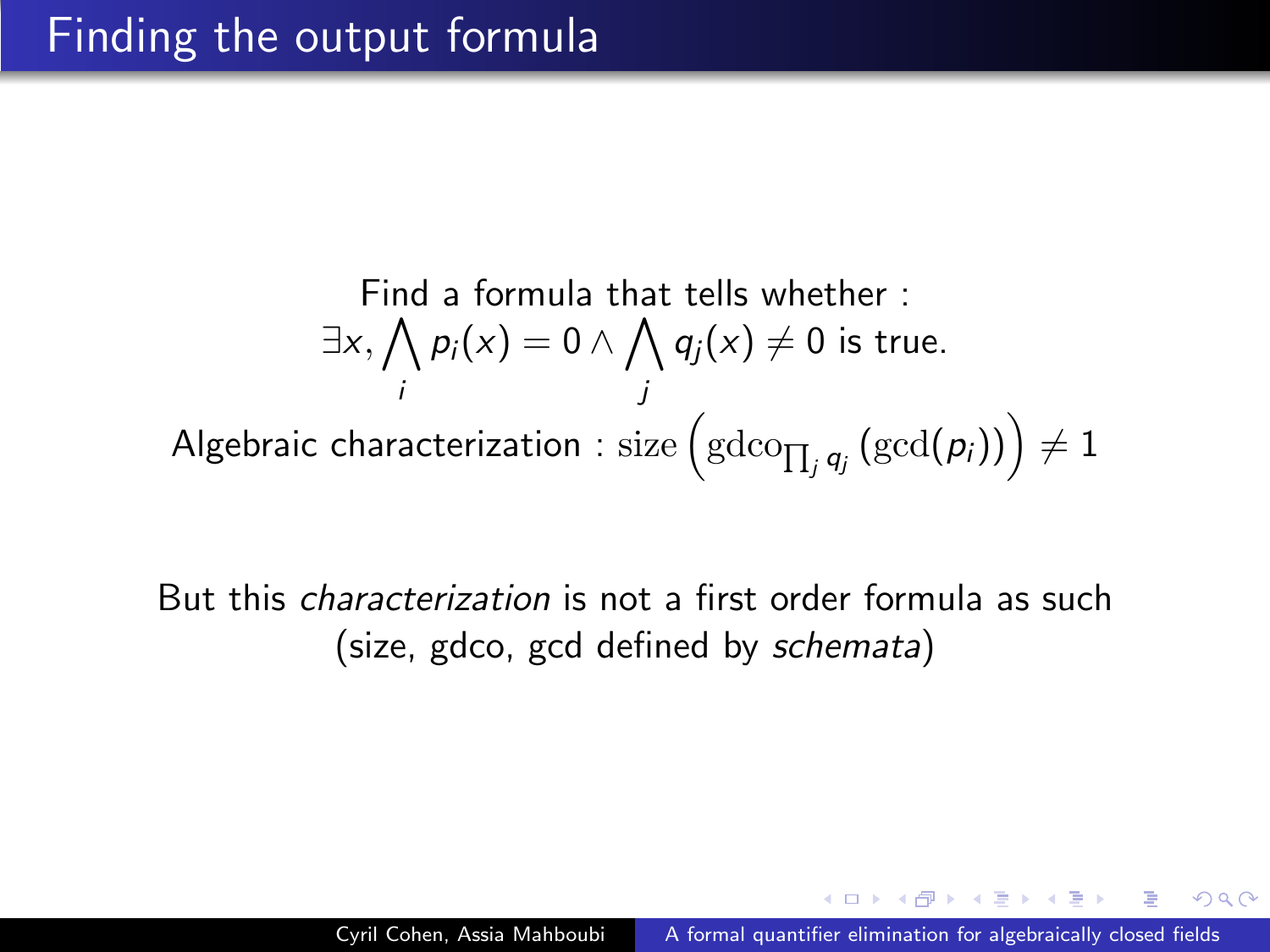Example :

$$
\exists x, xy+1=0
$$

Algebraic characterization :

 $size(yX + 1) \neq 1$ 

 $QQ$ 

∍

 $\triangleright$  and  $\equiv$   $\triangleright$  and  $\equiv$   $\triangleright$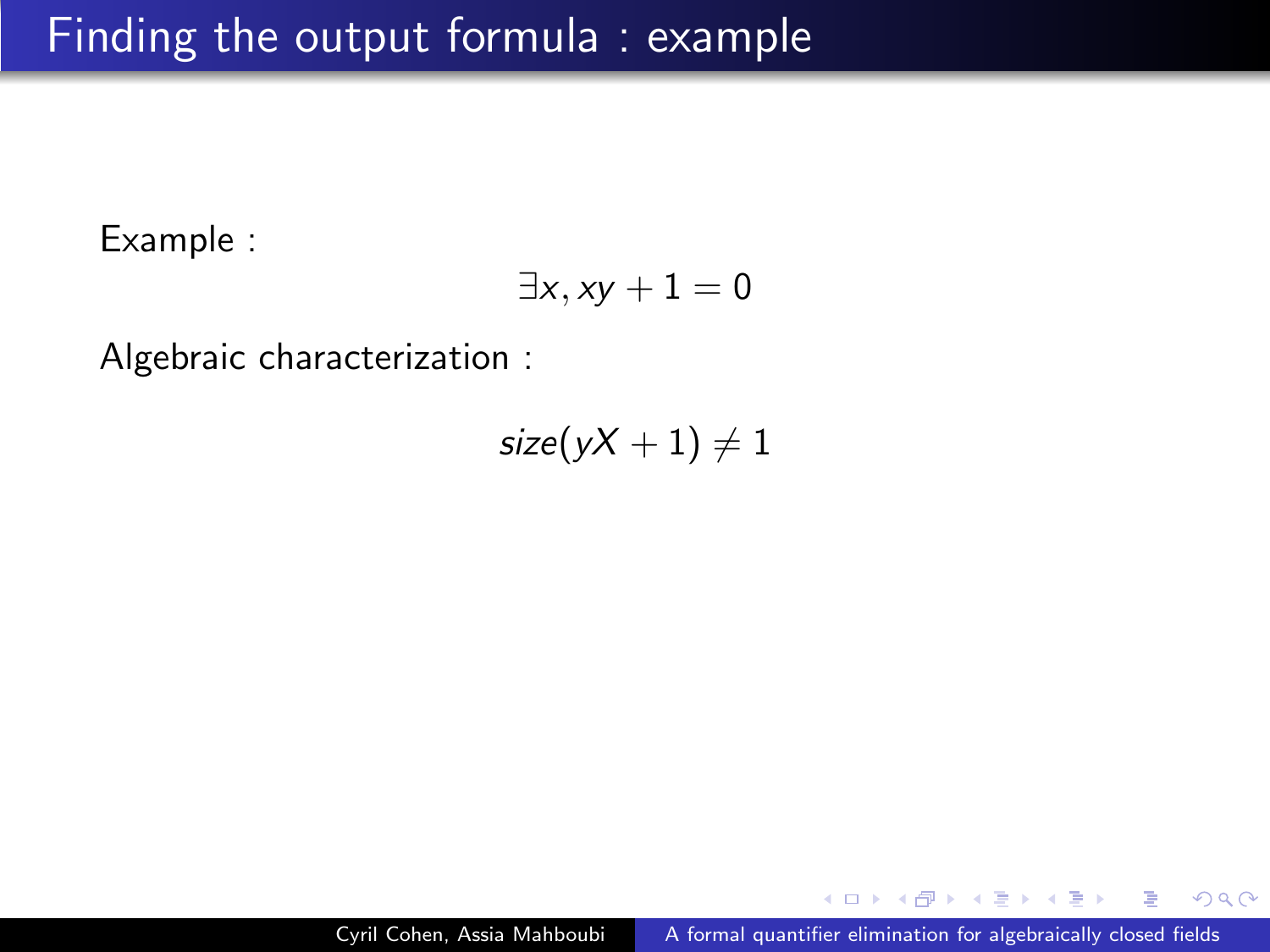Example :

$$
\exists x, xy+1=0
$$

Algebraic characterization :

$$
size(yX + 1) \neq 1
$$

 $\Rightarrow$  How to express it as a first order formula?

 $QQ$ 

÷

 $\lambda$  =  $\lambda$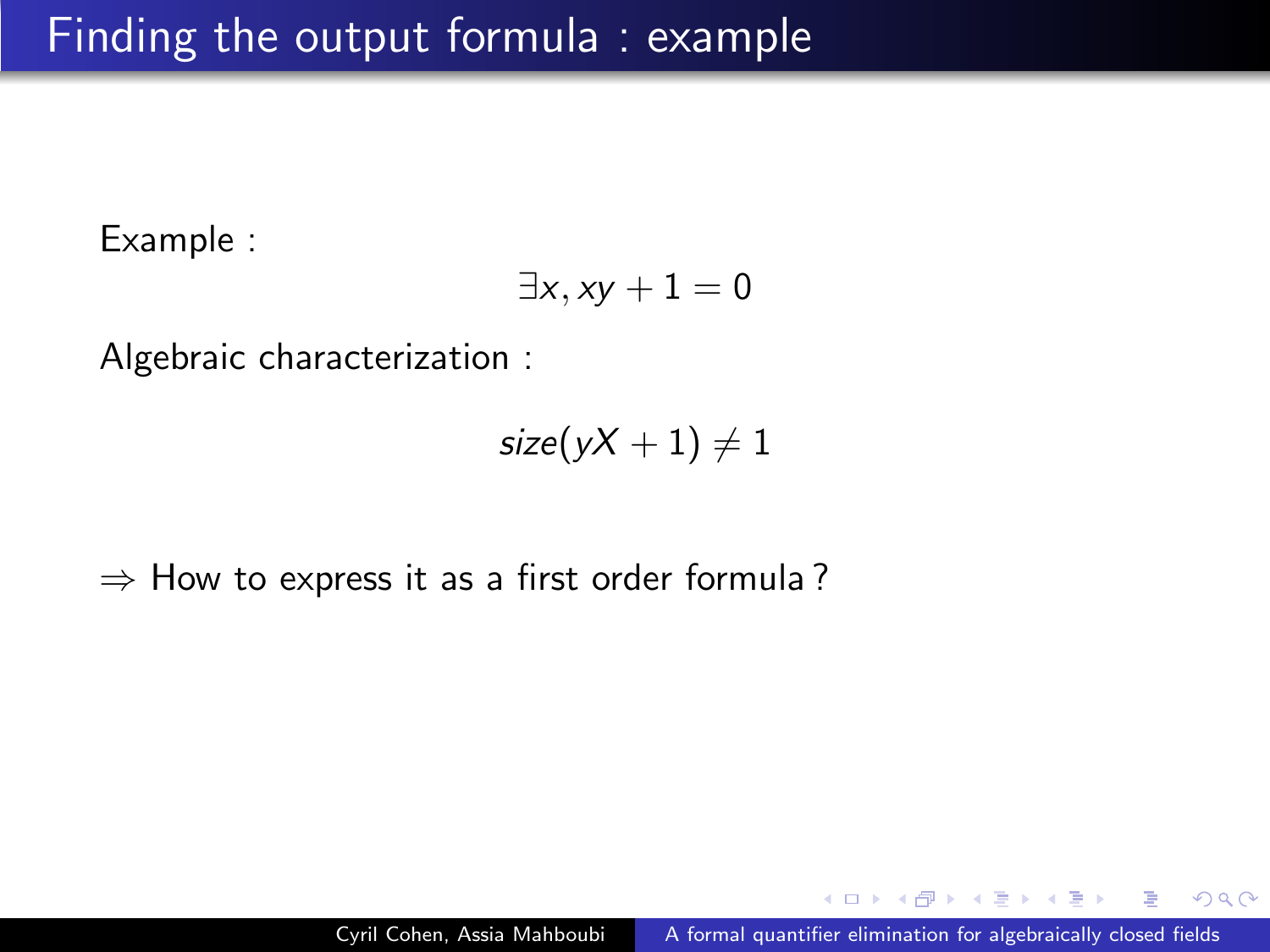Example :

$$
\exists x, xy+1=0
$$

Algebraic characterization :

$$
size(yX + 1) \neq 1
$$

 $\Rightarrow$  How to express it as a first order formula?

Intuitively :  $y \neq 0$ 

 $2990$ 

 $\leftarrow \equiv$   $\rightarrow$ 

 $\lambda$  =  $\lambda$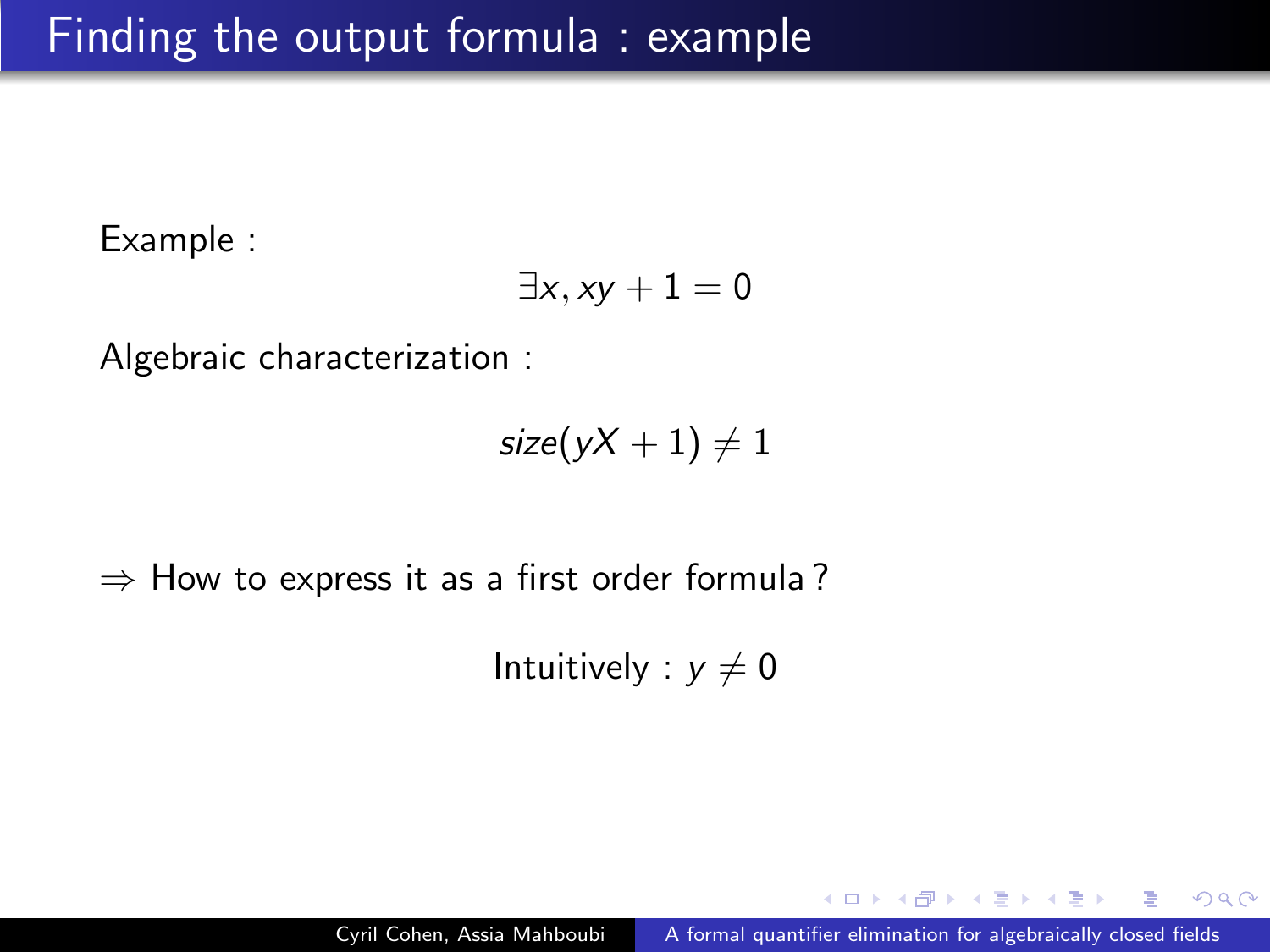- We know the program that computes the truth value of :  $\text{size}\left(\text{gdco}_{\prod_i q_i}\left(\text{gcd}(\pmb{\rho}_i)\right)\right)\neq 1$
- Transform it into a program that returns a formula
- Characterize the space of parameters

つくへ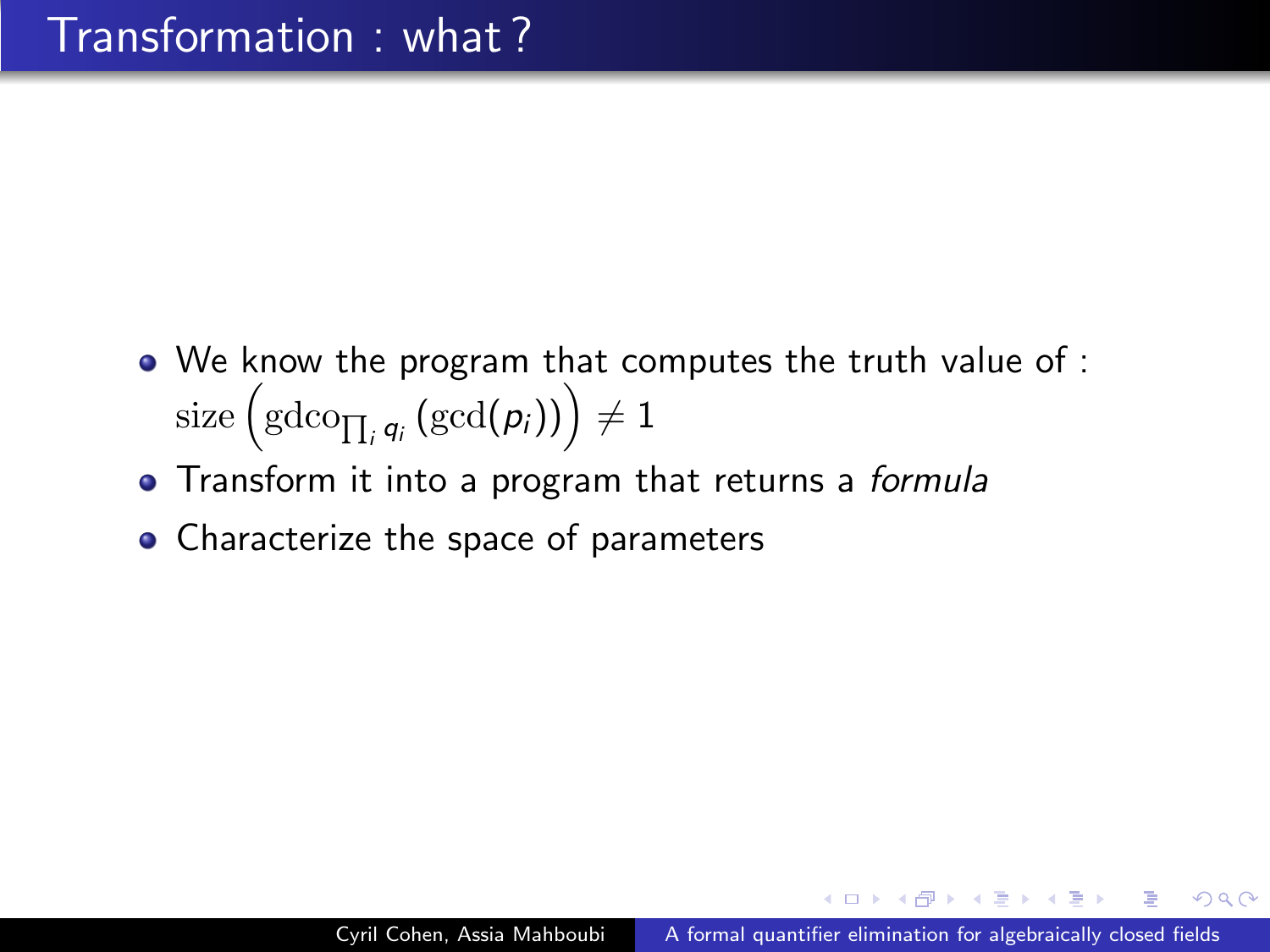Using Continuation Passing Style !

Turn

$$
F:(a:A)\rightarrow B
$$

into :

$$
\mathit{F}_\mathrm{cps} : (\mathit{a} : \mathit{A}) \rightarrow (\mathit{k} : (\mathit{B} \rightarrow \texttt{formula})) \rightarrow \texttt{formula}
$$

k is called continuation

 $299$ 

**何 ▶ ( 三 ) ( 三 )**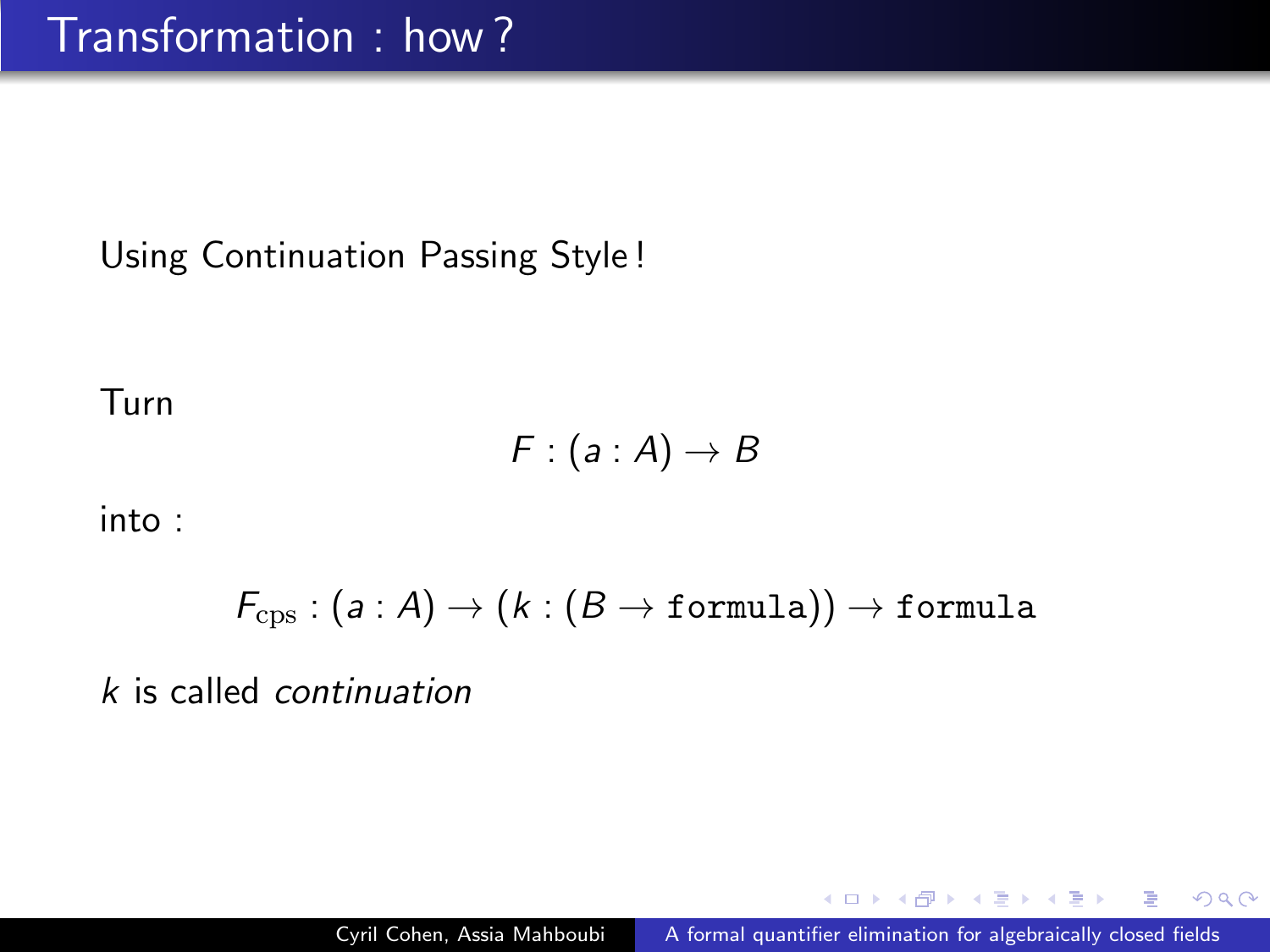function size\_cps : input p, k  
if p is 
$$
a*X^n + q
$$
 (a = leading coef of p)  
then return ( a != 0 / \ k(n+1))  
 $\lor$  ( a = 0 / \ size\_cps(q,k))  
else return k(0)

つくへ

イヨメ イヨメ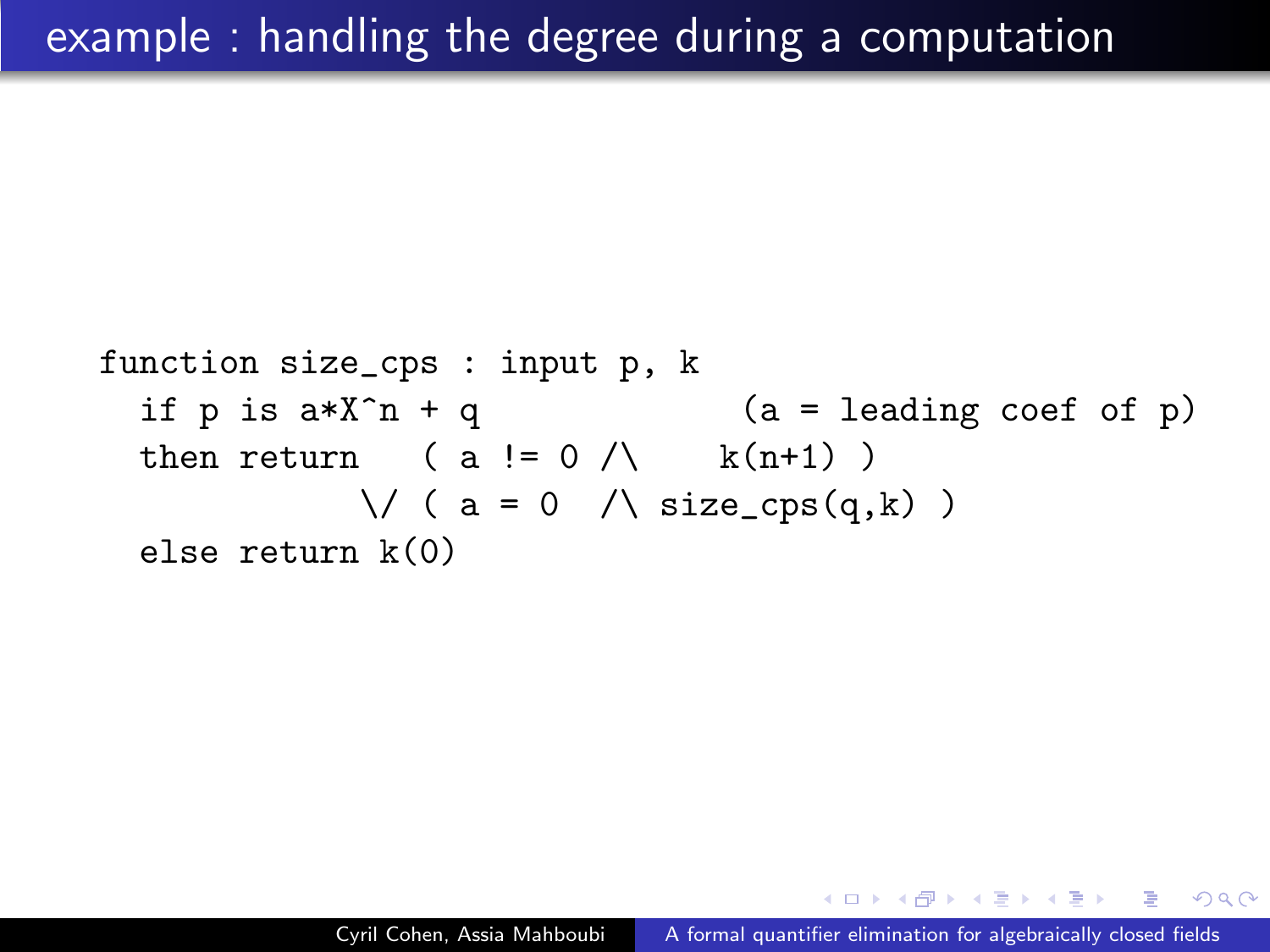$$
size_{\rm{cps}}(yX + 1; k)
$$

size<sub>cps</sub>
$$
(yX + 1; k)
$$
 where  $k(n) := (n \neq 1)$ 

Cyril Cohen, Assia Mahboubi | [A formal quantifier elimination for algebraically closed fields](#page-0-0)

メロトメ 御 トメ 君 トメ 君 ト

 $299$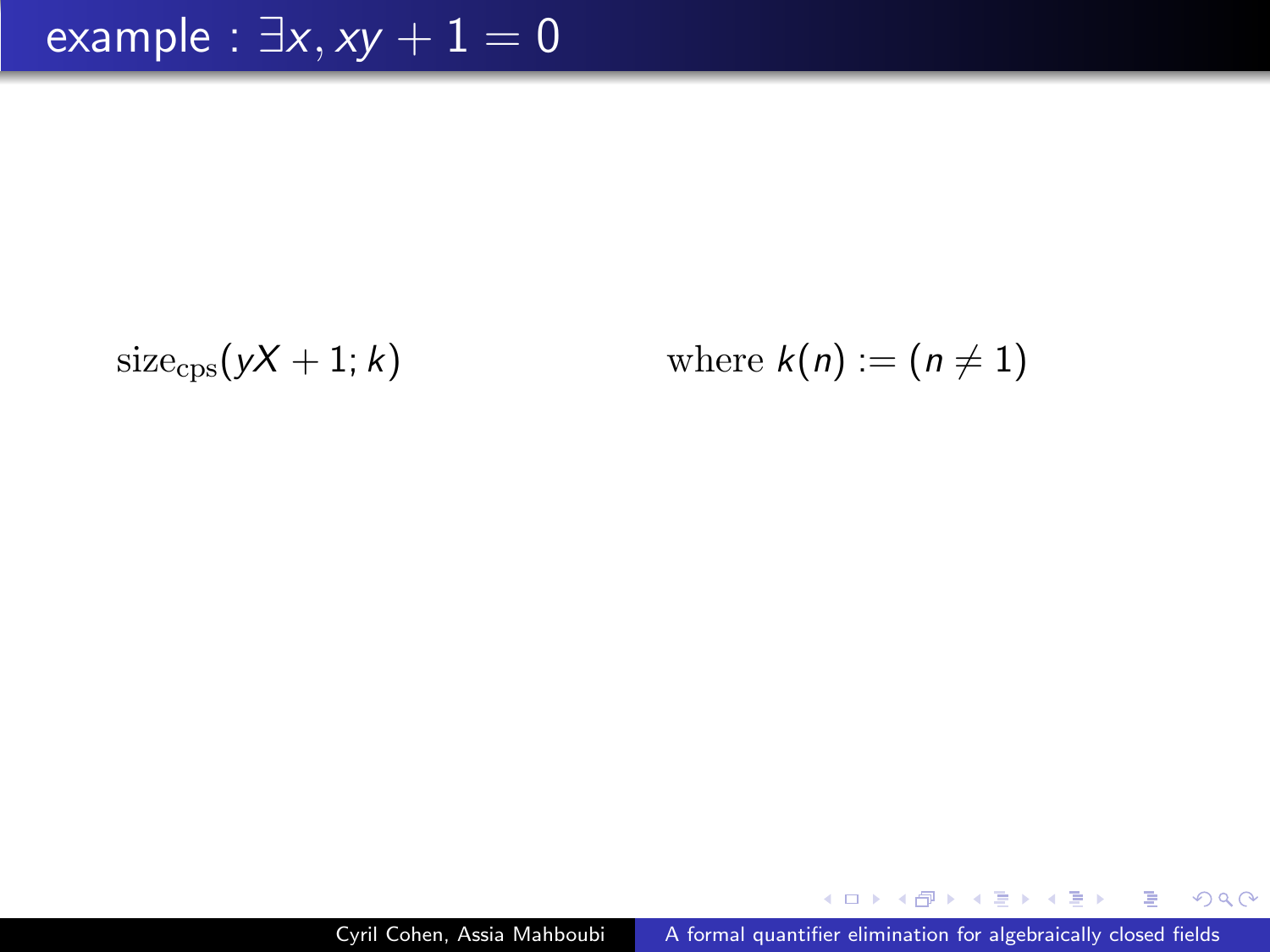size<sub>cps</sub>
$$
(yX + 1; k)
$$
 where  $k(n) := (n \neq 1)$   
=  $(y \neq 0 \land k(2)) \lor (y = 0 \land size_{cps}(1; k))$ 

 $299$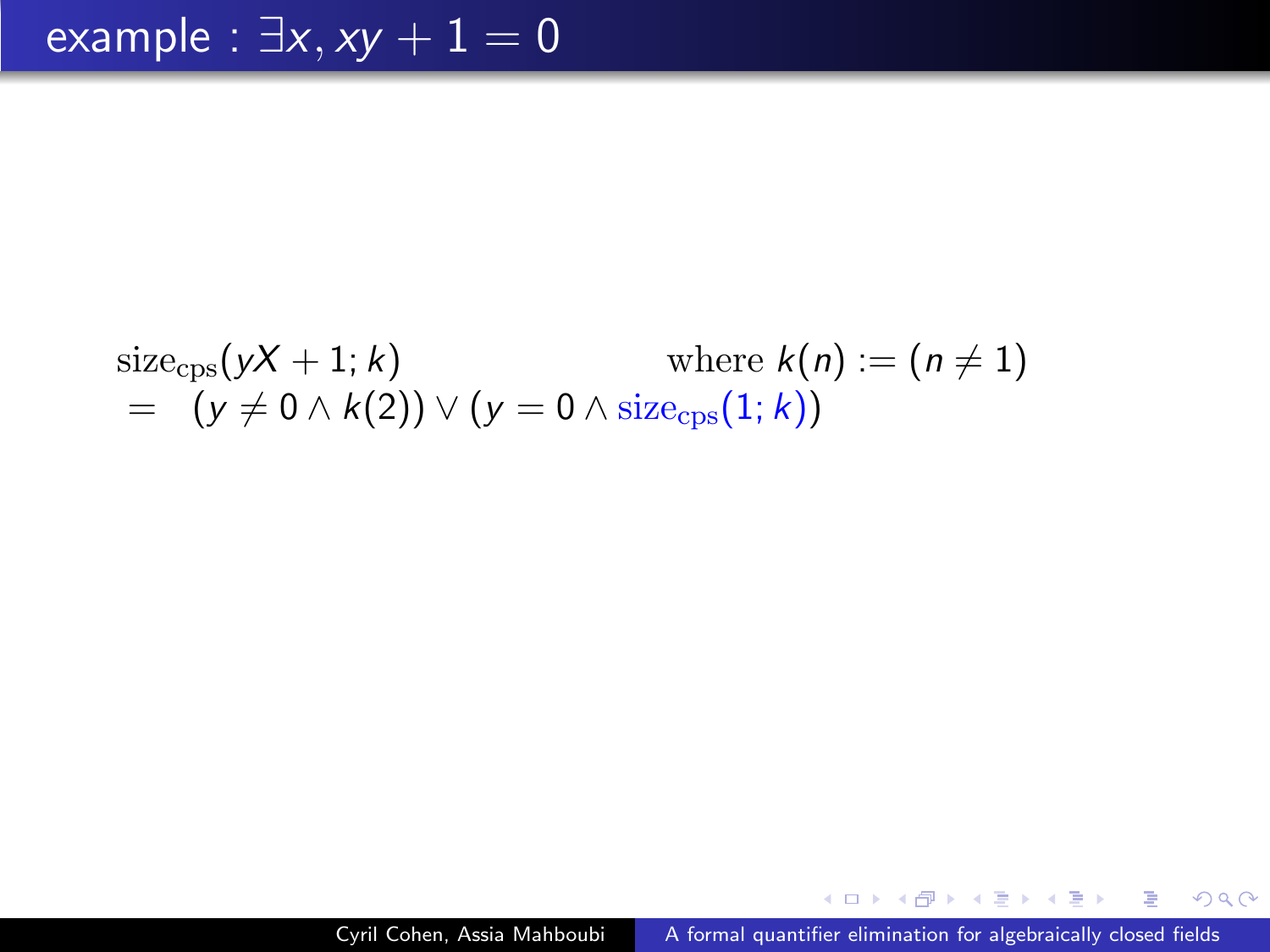size<sub>cps</sub>
$$
(yX + 1; k)
$$
 where  $k(n) := (n \neq 1)$   
=  $(y \neq 0 \land k(2)) \lor (y = 0 \land size_{\text{cps}}(1; k))$   
=  $(y \neq 0 \land k(2)) \lor (y = 0 \land (1 \neq 0 \land k(1)) \lor (1 = 0 \land size_{\text{cps}}(0; k)))$ 

 $299$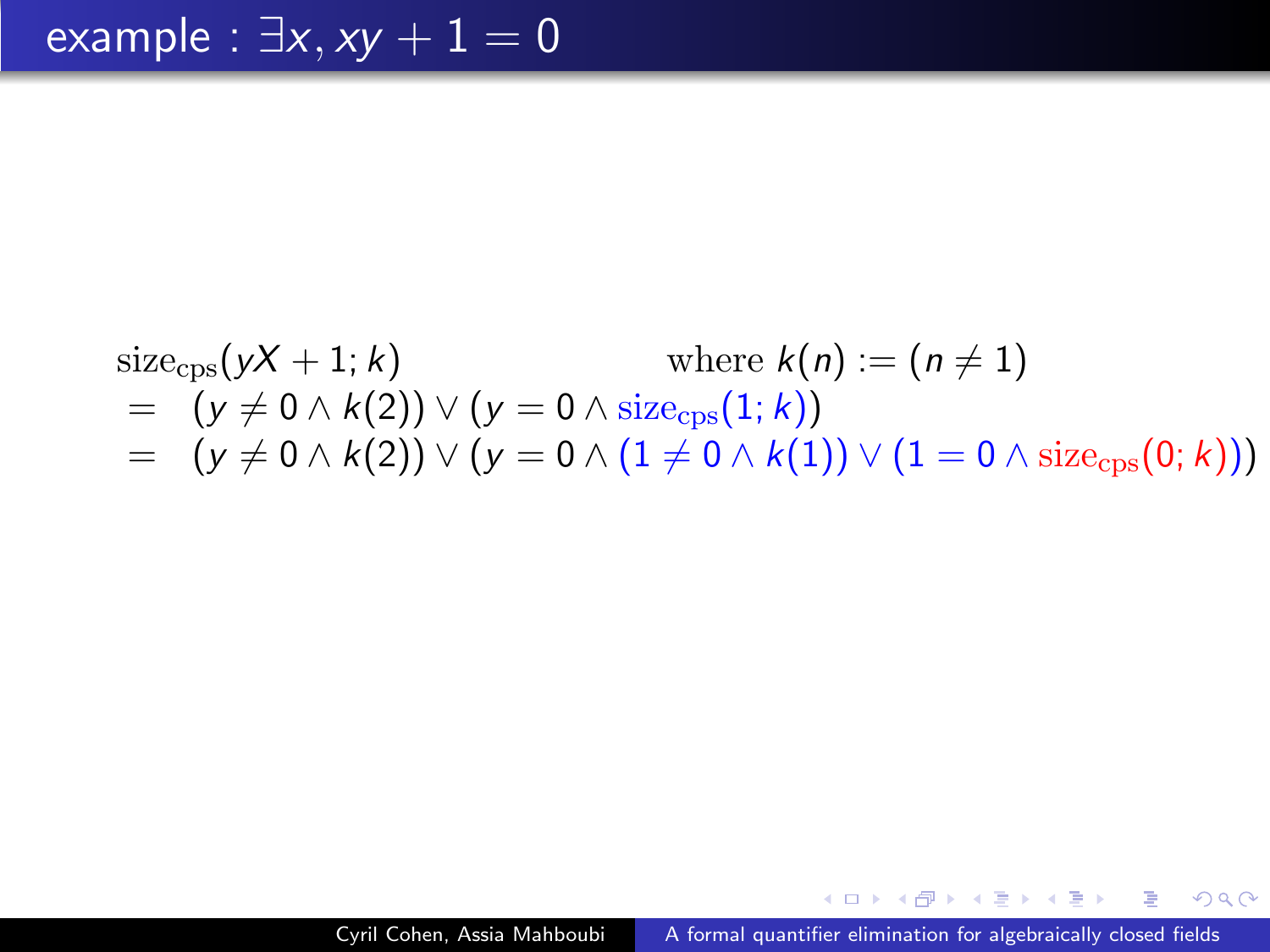size<sub>cps</sub>
$$
(yX + 1; k)
$$
 where  $k(n) := (n \neq 1)$   
\n
$$
= (y \neq 0 \land k(2)) \lor (y = 0 \land size_{cps}(1; k))
$$
\n
$$
= (y \neq 0 \land k(2)) \lor (y = 0 \land (1 \neq 0 \land k(1)) \lor (1 = 0 \land size_{cps}(0; k)))
$$
\n
$$
= (y \neq 0 \land k(2)) \lor (y = 0 \land ((1 \neq 0 \land k(1)) \lor (1 = 0 \land k(0))))
$$

 $299$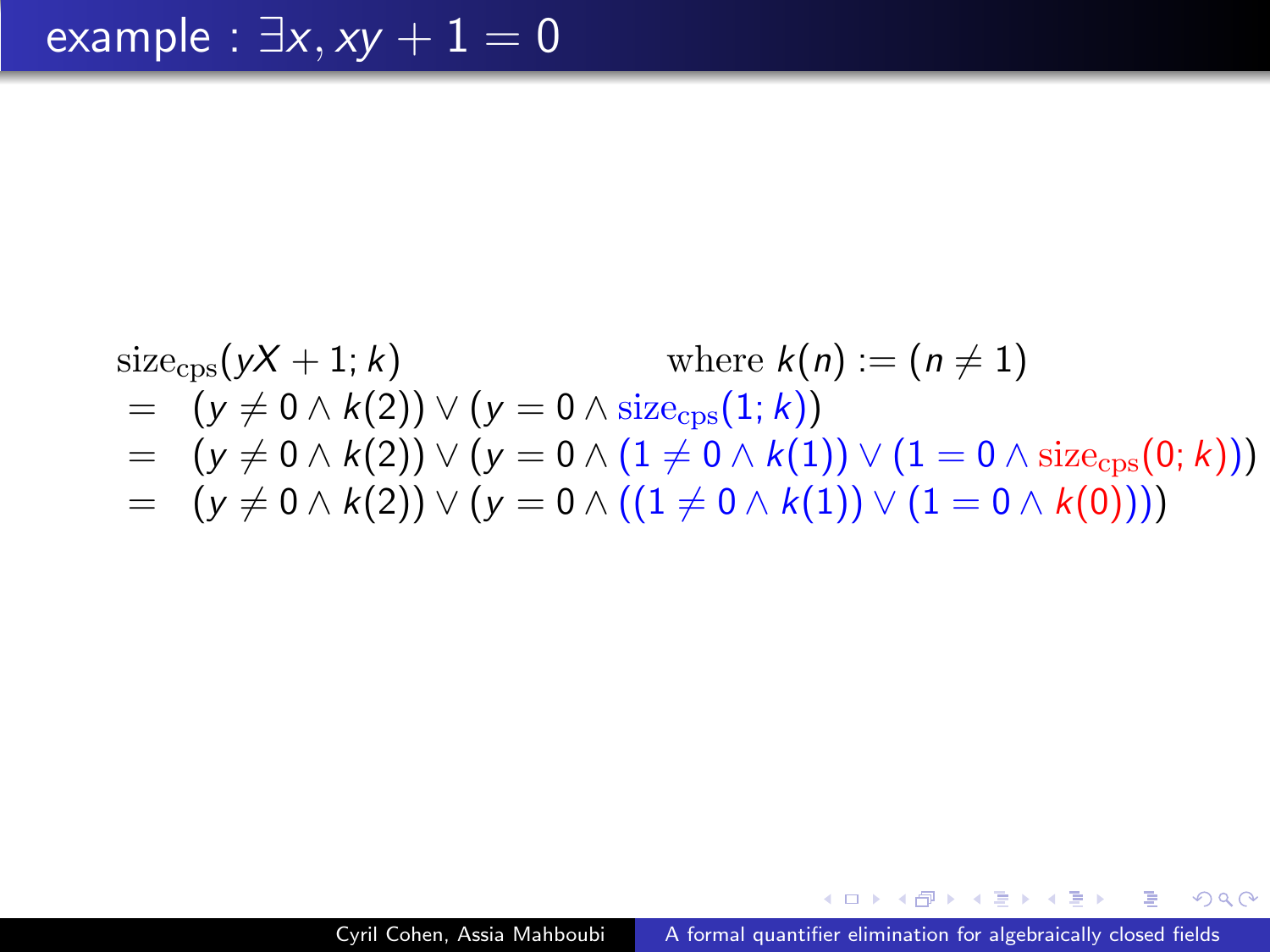size<sub>cps</sub>(
$$
yX + 1; k
$$
) where  $k(n) := (n \neq 1)$   
\n
$$
= (y \neq 0 \land k(2)) \lor (y = 0 \land size_{cps}(1; k))
$$
\n
$$
= (y \neq 0 \land k(2)) \lor (y = 0 \land (1 \neq 0 \land k(1)) \lor (1 = 0 \land size_{cps}(0; k)))
$$
\n
$$
= (y \neq 0 \land k(2)) \lor (y = 0 \land ((1 \neq 0 \land k(1)) \lor (1 = 0 \land k(0))))
$$
\n
$$
= (y \neq 0 \land 2 \neq 1) \lor (y = 0 \land ((1 \neq 0 \land 1 \neq 1) \lor (1 = 0 \land 0 \neq 1)))
$$

 $299$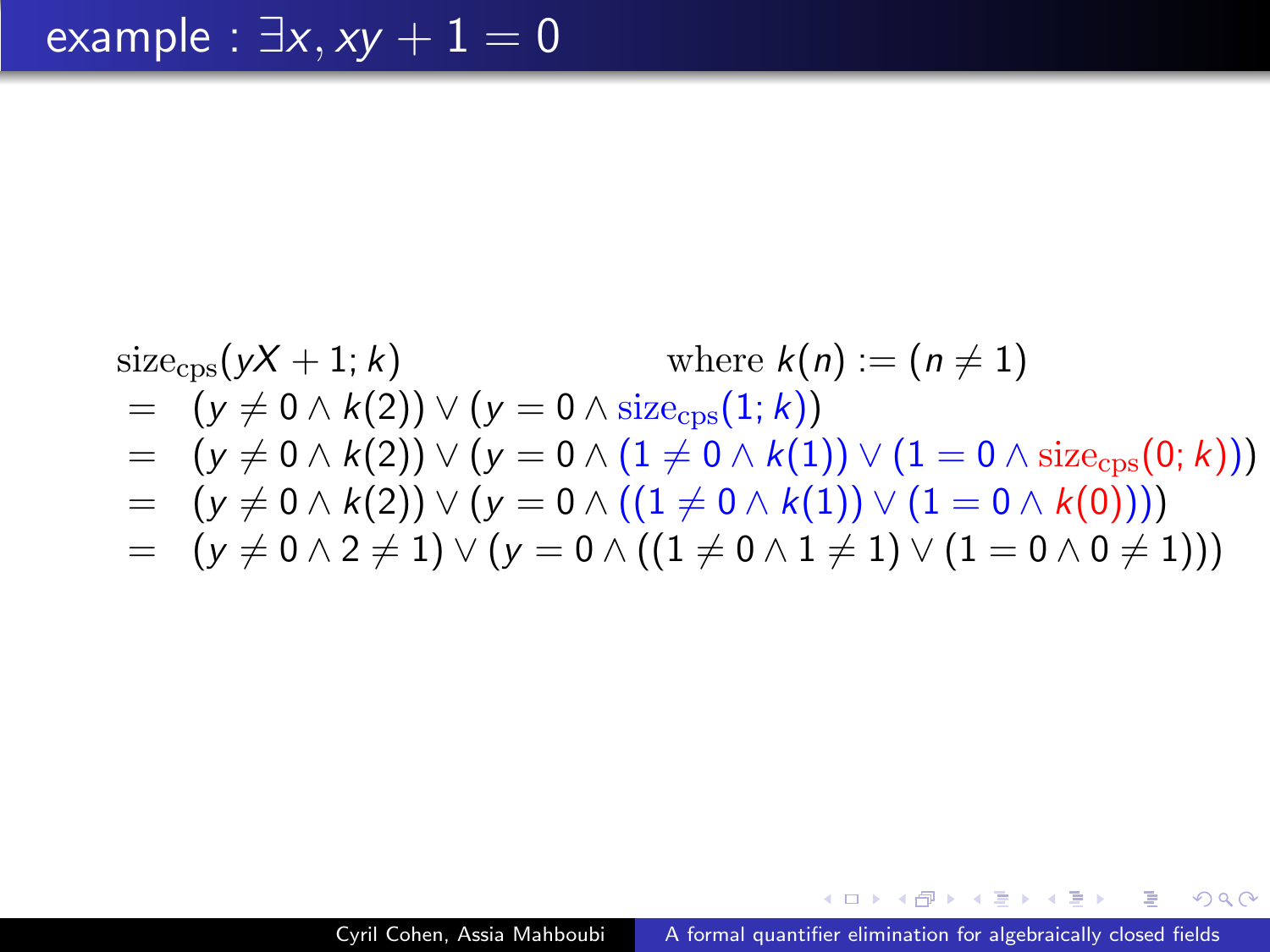size<sub>cps</sub>(
$$
yX + 1; k
$$
) where  $k(n) := (n \neq 1)$   
\n
$$
= (y \neq 0 \land k(2)) \lor (y = 0 \land size_{cps}(1; k))
$$
\n
$$
= (y \neq 0 \land k(2)) \lor (y = 0 \land (1 \neq 0 \land k(1)) \lor (1 = 0 \land size_{cps}(0; k)))
$$
\n
$$
= (y \neq 0 \land k(2)) \lor (y = 0 \land ((1 \neq 0 \land k(1)) \lor (1 = 0 \land k(0))))
$$
\n
$$
= (y \neq 0 \land 2 \neq 1) \lor (y = 0 \land ((1 \neq 0 \land 1 \neq 1) \lor (1 = 0 \land 0 \neq 1)))
$$
\n
$$
\sim y \neq 0
$$
\n(as foreseen intuitively)

 $299$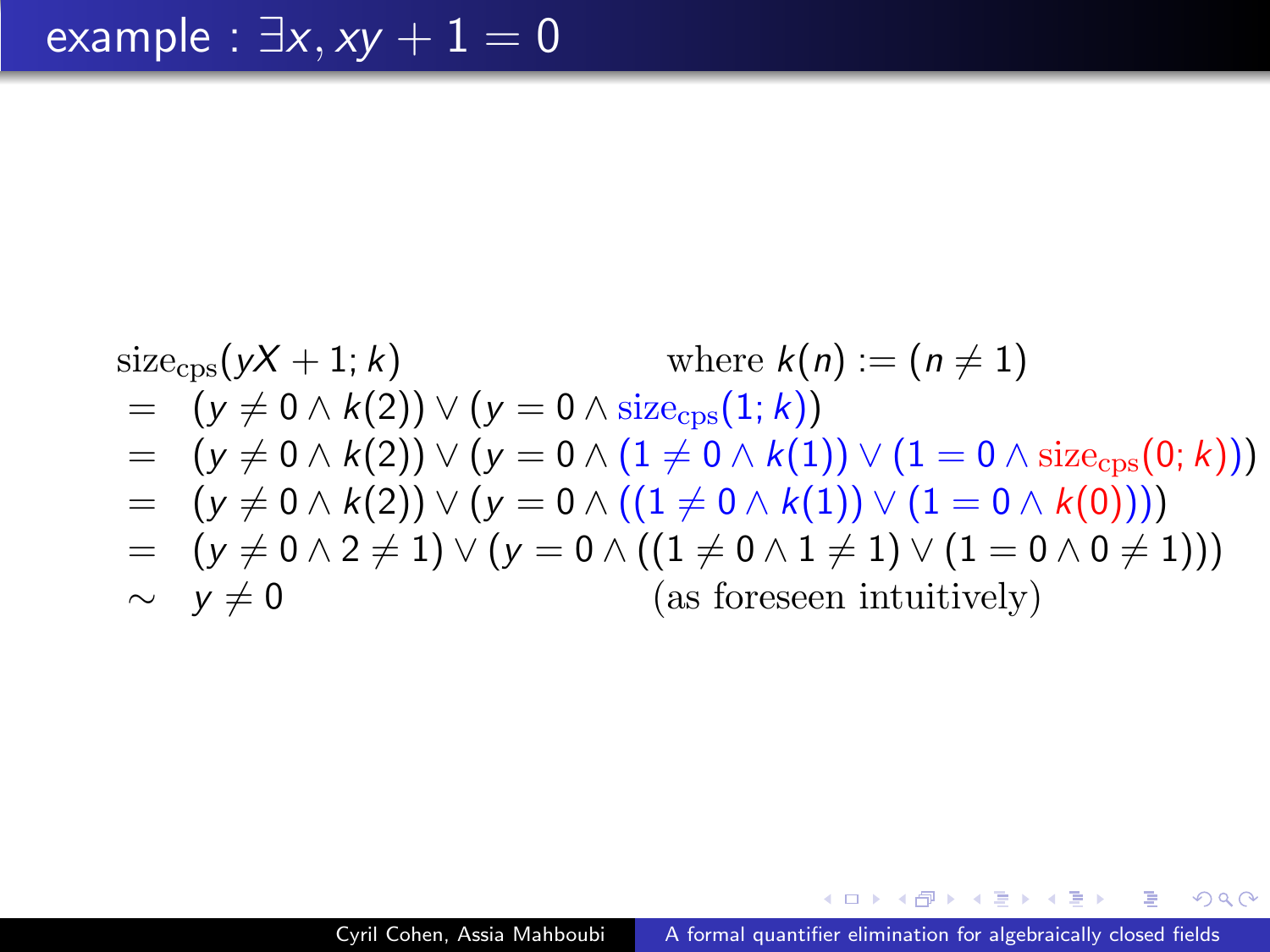## Conclusion

- We had a procedure and its proof on the paper
- **•** Contributions
	- We write the quantifier elimination procedure and prove it formally
	- We show how to turn a boolean procedure into a procedure that outputs a formula, using CPS.
	- We show that CPS is a useful tool to program and prove this kind of procedures
- The procedure is not able to compute in reasonable time yet, because we used naive procedures to compute division, gcd,  $etc...$

 $\langle \bigcap \mathbb{P} \rangle$   $\rightarrow$   $\langle \bigcap \mathbb{P} \rangle$   $\rightarrow$   $\langle \bigcap \mathbb{P} \rangle$ 

 $\Omega$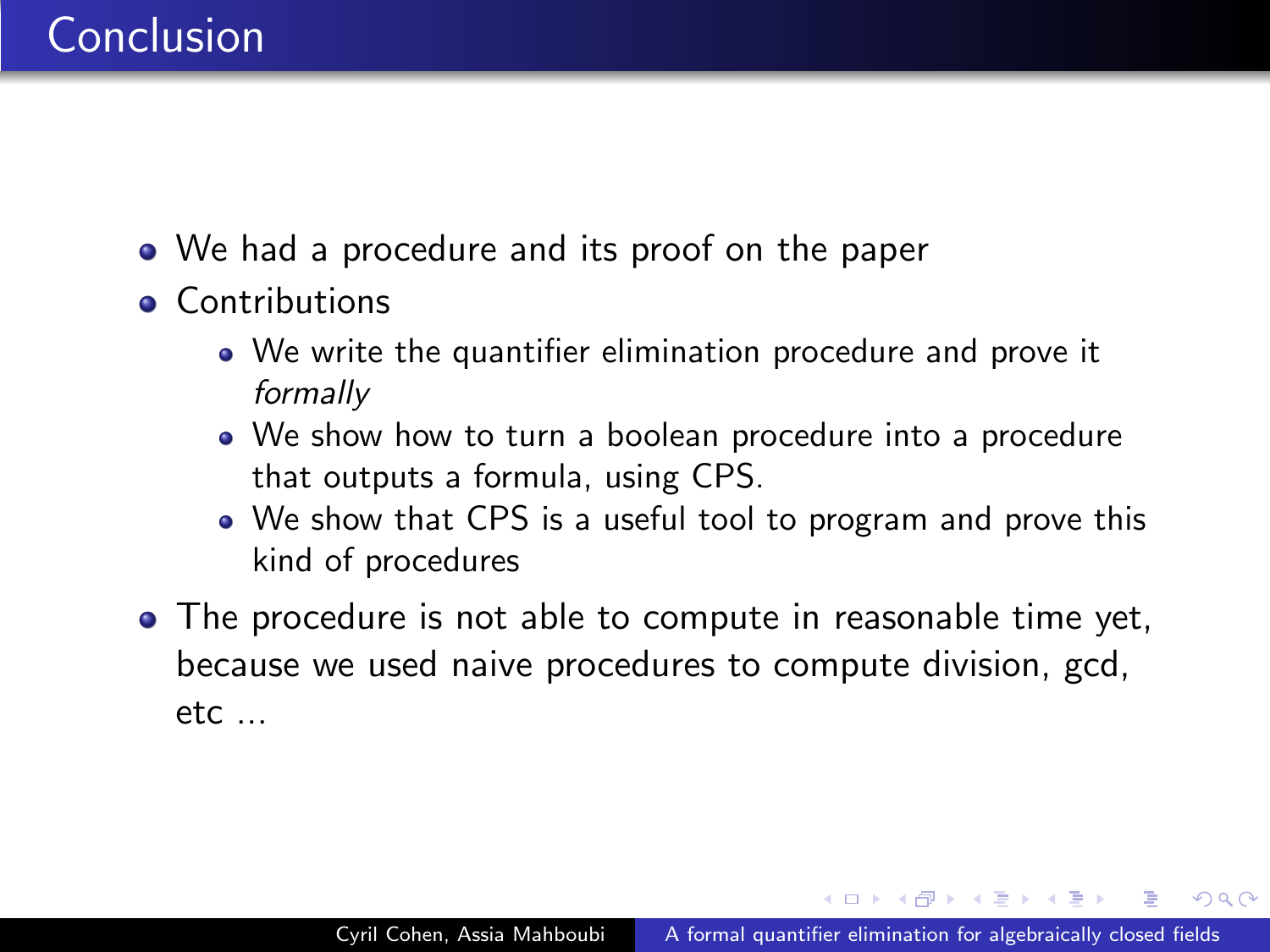- Make the procedure compute in reasonable time
- Reuse the CPS trick for Real Closed Fields

医间周的

 $\equiv$ 

 $2Q$